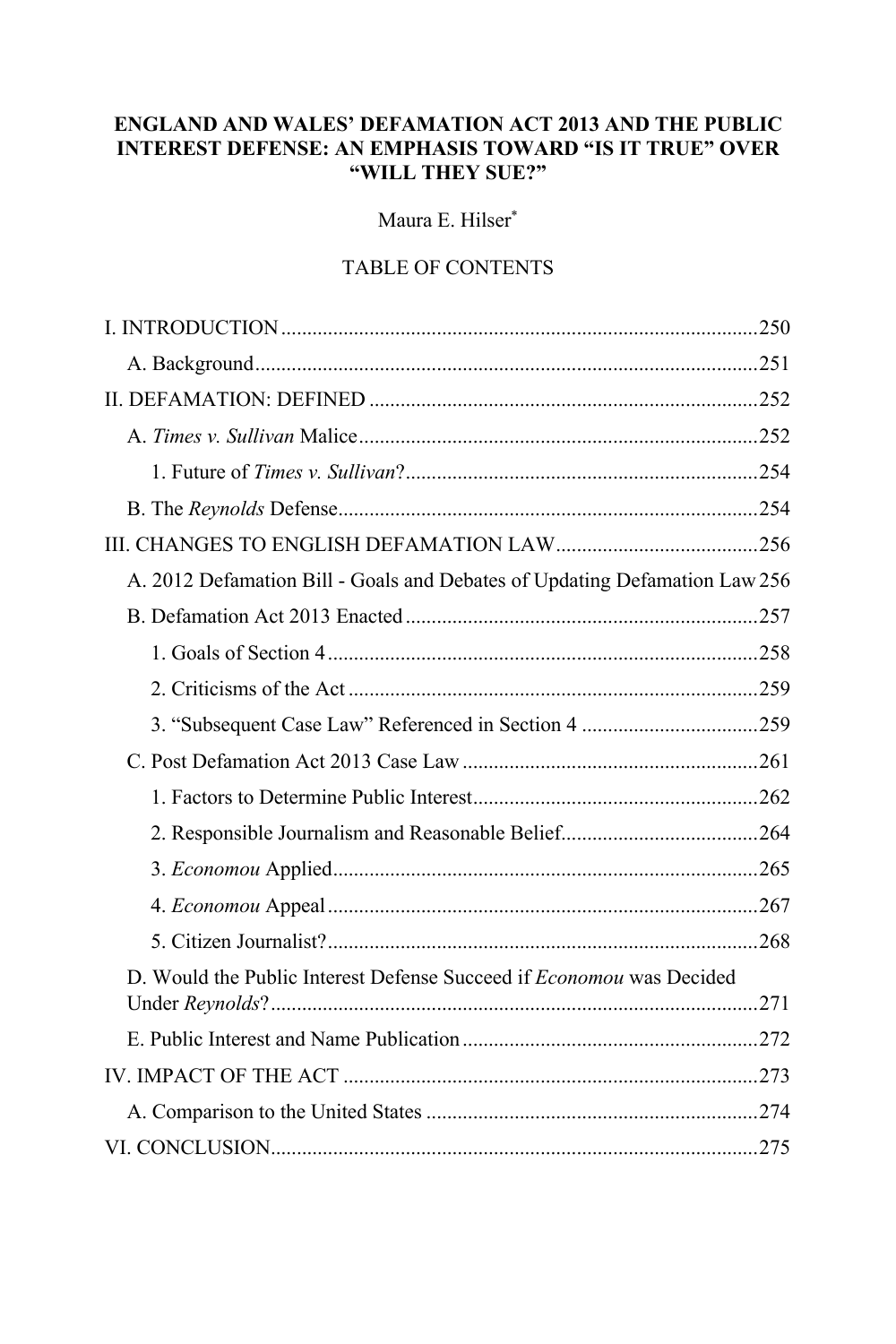#### **I. INTRODUCTION**

After the suicide of his daughter, a distraught father, David de Freitas, was interviewed by media outlets in 2014 in England.<sup>1</sup> His daughter Eleanor de Freitas had accused a man, Alexander Economou, of sexual assault. After he was arrested, but not charged, Economou sued her for "perverting the course of justice."2 Eleanor took her own life only four days before the trial.<sup>3</sup> Because of this, her father publicly requested an investigation from the Crown Prosecution Service and the decision it had made to pursue the case despite evidence that Eleanor's claims were not false.<sup>4</sup> The media covered the case and it became a matter of public interest because of the nature of the accusations, both the sexual assault and the potential overstep by the Crown Prosecution Services. <sup>5</sup> Though he was not named in the publications, Economou sued David for defamation and argued that his reputation was damaged because the public could identify him due to the high profile nature of the case.<sup>6</sup> He argued that the publications accused him of falsely bringing the "perverting the course of justice" case.<sup>7</sup>

The English court decided that David's speech was protected because it was reasonable for him to believe that speaking about this issue was in the public interest.8 In the United States, it is unlikely that this defamation case would survive a motion for summary judgment and go to trial. In England, the debate was not over because Economou appealed. <sup>9</sup> On November 21, 2018, the Civil Division of the Court of Appeal dismissed for cause and upheld the lower court's decision.<sup>10</sup> This case is a good example of the differences between the United States' and England's defamation laws, because the United States emphasizes the importance of free speech, making it more difficult for plaintiffs to win defamation cases. Economou ultimately did not win the defamation claim in England, which illustrates a potential shift in English defamation law towards protecting defendants in defamation cases.

The focus of this Note is to provide an update of defamation laws in England and Wales regarding the public interest defense, codified in Section 4 of

 $^{2}$  *Id.*  $\P$  2.

<sup>3</sup> *Id.*

 $<sup>5</sup>$  *Id.*  $\P\P$  143-50.</sup>

 $7$  *Id.*  $\P$  2.

<sup>\*</sup> J.D. Candidate, 2020, University of Arizona, James E. Rogers College of Law. Thank you to Professor Ellen Bublick, for your supervision and guidance during this Note and for teaching the course that inspired this topic. Thanks to my parents, Mark and Michele Dillon, for your advice, edits, and encouragement; to my husband, Alex Hilser, for your endless support; and to the members of *AJICL* for your diligence in editing this Note.

<sup>1</sup> Economou v. de Freitas, [2016] EWHC 1853 (QB) 139 ¶¶ 2-4.

 $4$  *Id.*  $\sqrt{\frac{3}{2}}$ .

<sup>6</sup> Economou v. de Freitas, [2016] EWHC 1853 (QB) 139 ¶ 4.

<sup>8</sup> *Id.* ¶ 259.

<sup>9</sup> Economou v. de Freitas, [2018] EWCA Civ 2591.

<sup>10</sup> *Id.*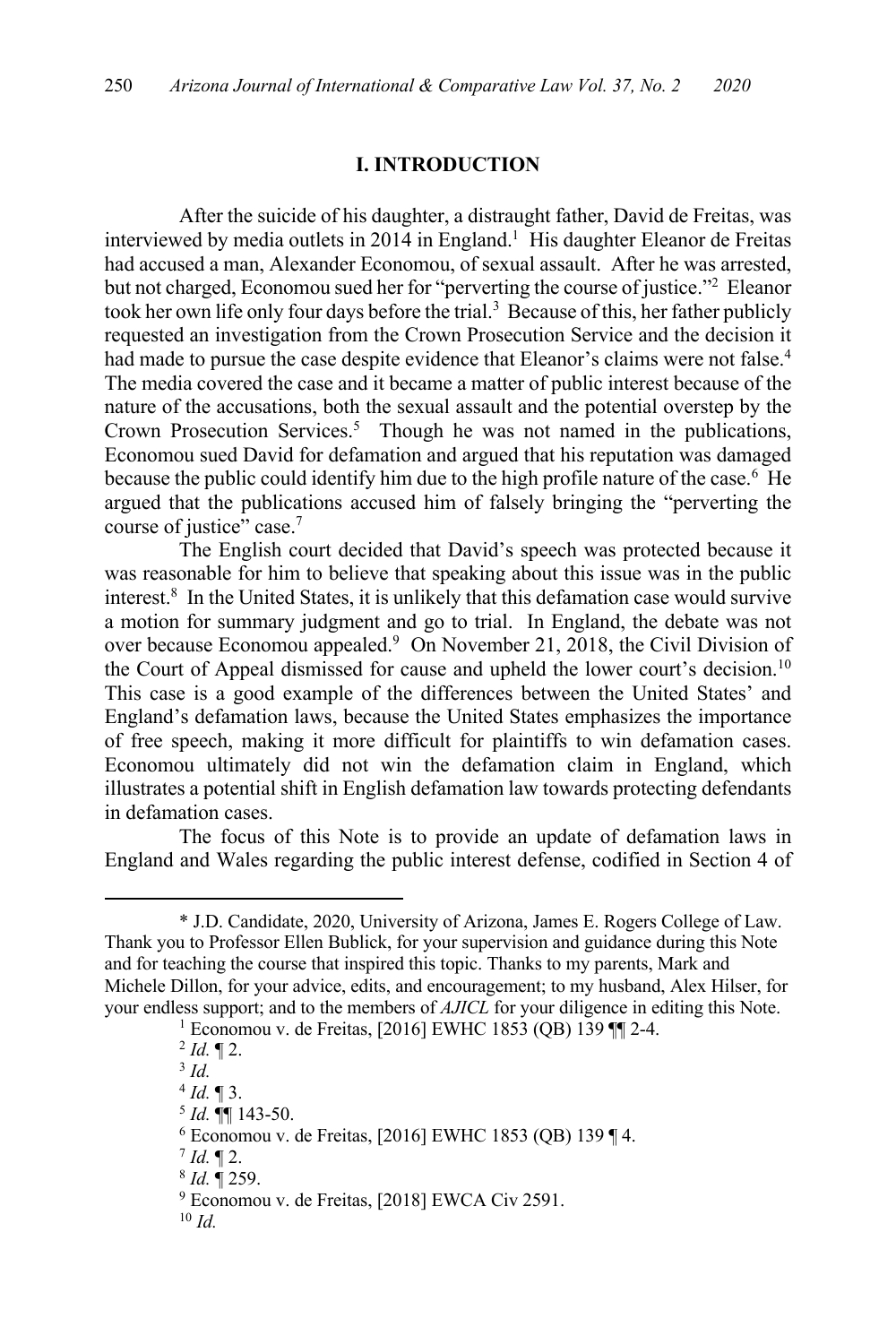the Defamation Act 2013. This Note will explore recent case law to determine how the courts have interpreted the public interest defense—whether judges have interpreted the defense in a way that provides the intended protection to defendants, or whether Section 4 is only a statutory enactment of the previously existing defense set forth in *Reynolds v. Times Newspapers Ltd. & Others*. 11 This Note will argue that case law decided since the passage of the Defamation Act 2013 suggests that the codifying of the defense has not changed how defamation law is interpreted in England, and has only impacted how the *Reynolds* factors are applied. It will then compare the new defense to libel law in the United States. Finally, it will briefly discuss the Scottish Law Commission's recent recommendation to amend defamation law in Scotland based on the Section 4 defense in England.

## **A. Background**

Defamation in the United Kingdom prioritizes protecting one's reputation over another's free speech. In the United States, defamation law emphasizes the opposite and protects free speech, making defamation cases difficult for plaintiffs to win. In fact, defamation law in the two countries is so different that the United States passed legislation to prevent recognition of English defamation decisions.<sup>12</sup> However, England and Wales may be shifting slightly closer to the United States by providing more protection to defendants accused of defamatory remarks. The plaintiff-friendly defamation laws in the United Kingdom sparked political campaigns for better protections for defendants, which led to legislation to codify defenses for publishers of allegedly defamatory claims.<sup>13</sup>

The Defamation Act 2013 ("the Act") replaced the common law *Reynolds* defense in England and Wales.<sup>14</sup> The Act created many changes in defamation law in England, but this Note will focus on the Section 4 public interest defense. Notably, however, the Act states that defamation cases should be tried without a jury "unless the court orders otherwise."15 This creates another significant

<sup>&</sup>lt;sup>11</sup> Reynolds v. Times Newspapers Ltd. & Others, [1999] 7 BHRC 289.

<sup>&</sup>lt;sup>12</sup> The Securing the Protection of our Enduring and Established Constitutional Heritage Act, or SPEECH Act, declares that foreign defamation judgments "shall not recognize[d] or enforce[d]" in the United states unless "the defamation law applied in the foreign court's adjudication provided at least as much protection for freedom of speech and press . . . as would be provided by the first amendment" or "the party opposing recognition or enforcement of that foreign judgment would have been found liable for defamation by a domestic court applying the first amendment."; *see also* 28 U.S.C.A. § 4102(a)(1)(A-B).

<sup>13</sup> Alastair Mullis & Andrew Scott, *Tilting at Windmills: The Defamation Act 2013*, 77 THE MODERN L. REV. 84, 87 (2014) [hereinafter "Mullis"].

<sup>&</sup>lt;sup>14</sup> The Defamation Act 2013 applies to England and Wales. For the purposes of this Note and in the interest of avoiding repetition, I will refer to England, though it will also apply to Wales. Scotland is not covered by the Act and will be discussed later in this Note.

<sup>15</sup> Defamation Act 2013, c.26, § 11.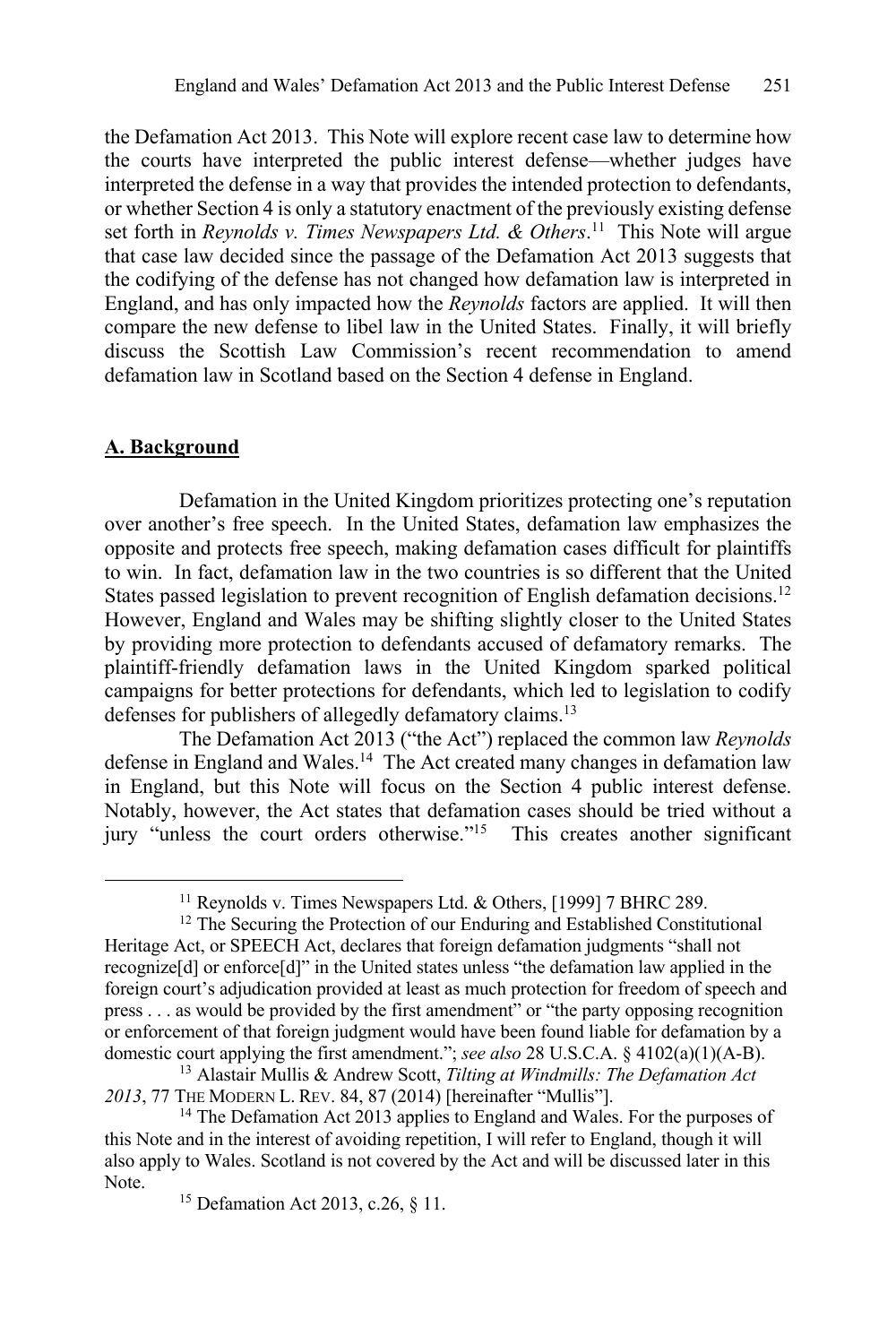difference in defamation law between England and the United States, where defamation cases are tried in front of a jury.<sup>16</sup> American juries decide issues of fact, such as whether "actual malice" was present.<sup>17</sup> Because England has replaced juries with judges in these cases, much deference is given to those judges to determine whether defamation occurred. Though not discussed specifically in the context of the cases, this difference in how cases are decided is significant and may be an underlying contributor to the differences in outcomes of defamation cases between the United States and England and Wales.

Section 4 of the Act provides a defense for publishers when publishing a potentially defamatory statement is in the "public interest."18 The fact that David de Freitas prevailed on the Section 4 public interest defense suggests that English defamation law may offer more protection after the Act, though it is clear from the parliamentary debates that England does not want to "Americanise" their defamation law.<sup>19</sup> Though the intention of the Act was to create more protections for defendants, continued use of a subjective "reasonable belief" standard in the Section 4 defense may prevent a change from plaintiff-friendly outcomes in defamation cases.<sup>20</sup>

#### **II. DEFAMATION: DEFINED**

The United States Constitution protects freedom of speech in its First Amendment.<sup>21</sup> In the United States, defamation is a statement that "tends so to harm the reputation of another as to lower him in the estimation of the community or to deter third persons from associating or dealing with him."<sup>22</sup> Protections in England are found in the European Convention on Human Rights, which provides a right to freedom of expression.<sup>23</sup> In England, defamation is a statement that "has caused or is likely to cause serious harm to the reputation of the claimant." <sup>24</sup> The foundation of defamation law in each country is discussed below.

#### **A.** *Times v. Sullivan* **Malice**

<sup>16</sup> *See, e.g.*, New York Times Co. v. Sullivan, 376 U.S. 254 (1964).

<sup>17</sup> *See, e.g.*, Sullivan, 376 U.S. 254.

<sup>18</sup> Defamation Act 2013, c.26, § 4.

<sup>19</sup> 12 June 2012, Parl Deb HC (2012) col. 178 (UK).

<sup>20</sup> Defamation Act 2013, c.26, § 4(1)(b).

<sup>&</sup>lt;sup>21</sup> U.S. CONST. amend. I.<br><sup>22</sup> Restatement (Second) of Torts § 559 (Am. Law Inst. 1965).<br><sup>23</sup> European Convention on Human Rights, art. 10, Nov. 30, 2005.

<sup>24</sup> Defamation Act 2013, c. 26 § 1(1).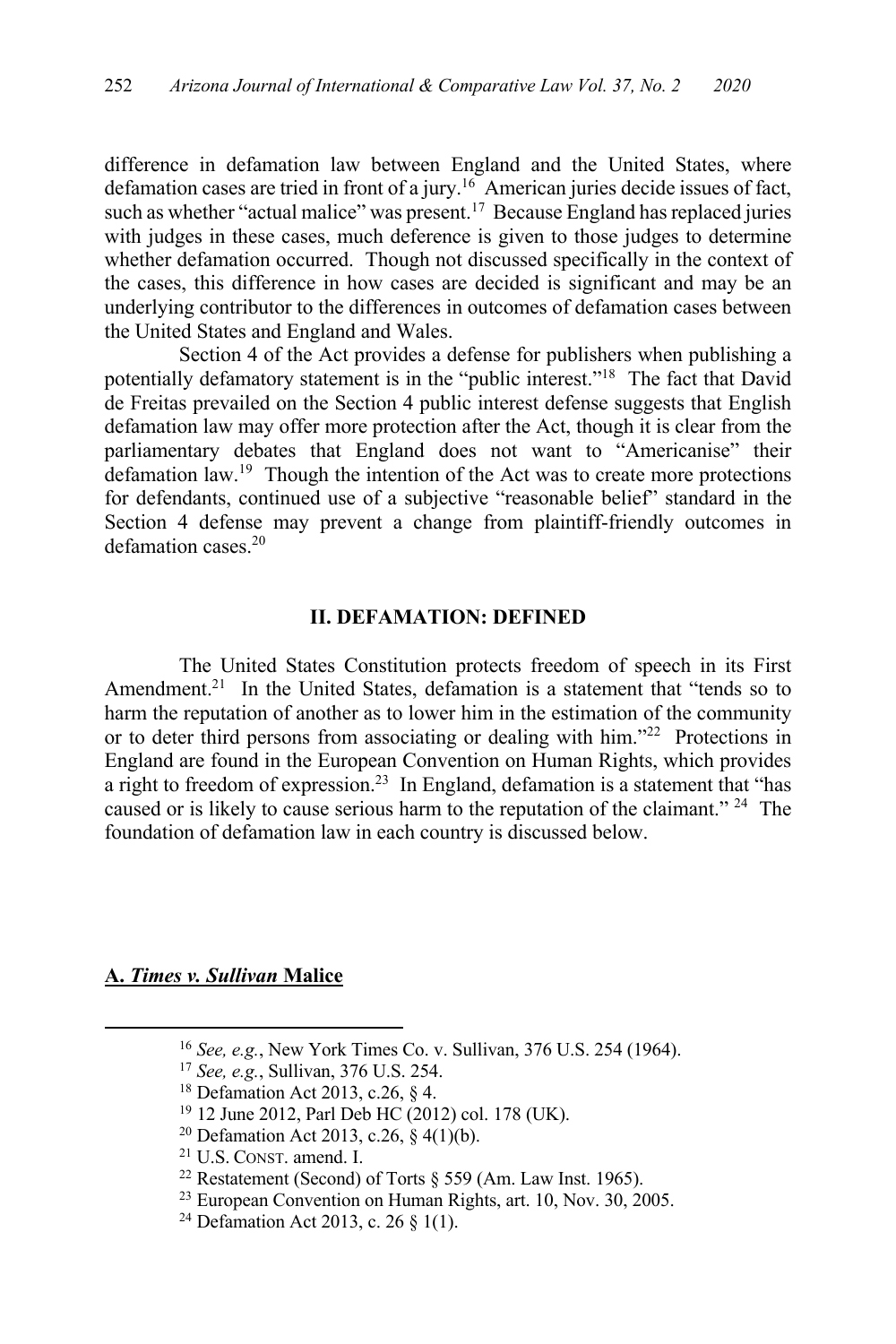Defamation law involves a balance between encouraging expression and ensuring that published information is accurate and not injurious to someone's reputation.25 The United States emphasizes the former, and prioritizes free speech in defamation claims, making these claims difficult for plaintiffs to win.<sup>26</sup> This difficulty is especially reflected in cases involving defendants who are public figures, who have the greatest protection from defamation suits in the United States.<sup>27</sup> In the United States, to prevail on a defamation claim involving a public issue or figure, the defendant must meet the standard, established in *New York Times v. Sullivan*, of proving "actual malice" with clear and convincing evidence of "knowledge that [the statement] was false or [made] with reckless disregard" for the truth  $^{28}$ 

*Times v. Sullivan* involved a newspaper article that discussed police breaking up a peaceful children's protest in support of the civil rights movement.<sup>29</sup> The police commissioner sued for defamation, arguing that discussing the police in the article harmed his reputation.<sup>30</sup> The U.S. Supreme Court reversed a lower court's decision and concluded that there was no defamation because the article involved a public figure and encouraged public debate.<sup>31</sup> The court decided that constitutional protections required that "actual malice" be present to find in favor of a plaintiff bringing a defamation suit.<sup>32</sup> "Actual malice" is defined as material that is published "with knowledge that it was false or with reckless disregard of whether it was false or not."33 Whether "actual malice" is present is a question for the jury to decide.<sup>34</sup>

The *Times v. Sullivan* malice standard sought to protect free speech and encourage publication and discussion of public figures.<sup>35</sup> Offering no protection to publishers who discussed public figures would "give public servants an unjustified preference over the public they serve, if critics of official conduct did not have a fair equivalent of the immunity granted to the officials themselves."36 Before the

<sup>25</sup> David J. Acheson & Dr. Ansgar Wohlschlegel, *The Economics of Weaponized Defamation Lawsuits*, in *Fake News and Weaponized Defamation: Global Perspectives Symposium*, 47 SW. L. REV. 335, 354 (2018) [hereinafter Acheson].

<sup>26</sup> Vincent R. Johnson, *Comparative Defamation Law: England and the United States*, 24 U. MIAMI INT'L & COMP. L. 1, 6 (2016).

<sup>27</sup> *See, e.g.*, New York Times Co. v. Sullivan, 376 U.S. 254 (1964).

<sup>28</sup> *Id.* at 279 ("The constitutional guarantees require, we think, a federal rule that prohibits a public official from recovering damages for a defamatory falsehood relating to his official conduct unless he proves that the statement was made with 'actual malice' that is, with knowledge that it was false or with reckless disregard of whether it was false or not.").

<sup>29</sup> *Id.* at 258. <sup>30</sup> *Id.* <sup>31</sup> *Id.* at 300. <sup>32</sup> *See Sullivan*, 376 U.S. at 279–80. <sup>33</sup> *Id.* at 280. 34 *See, e.g.*, *id.* <sup>35</sup> *Id.* at 282–83. <sup>36</sup> *Id.*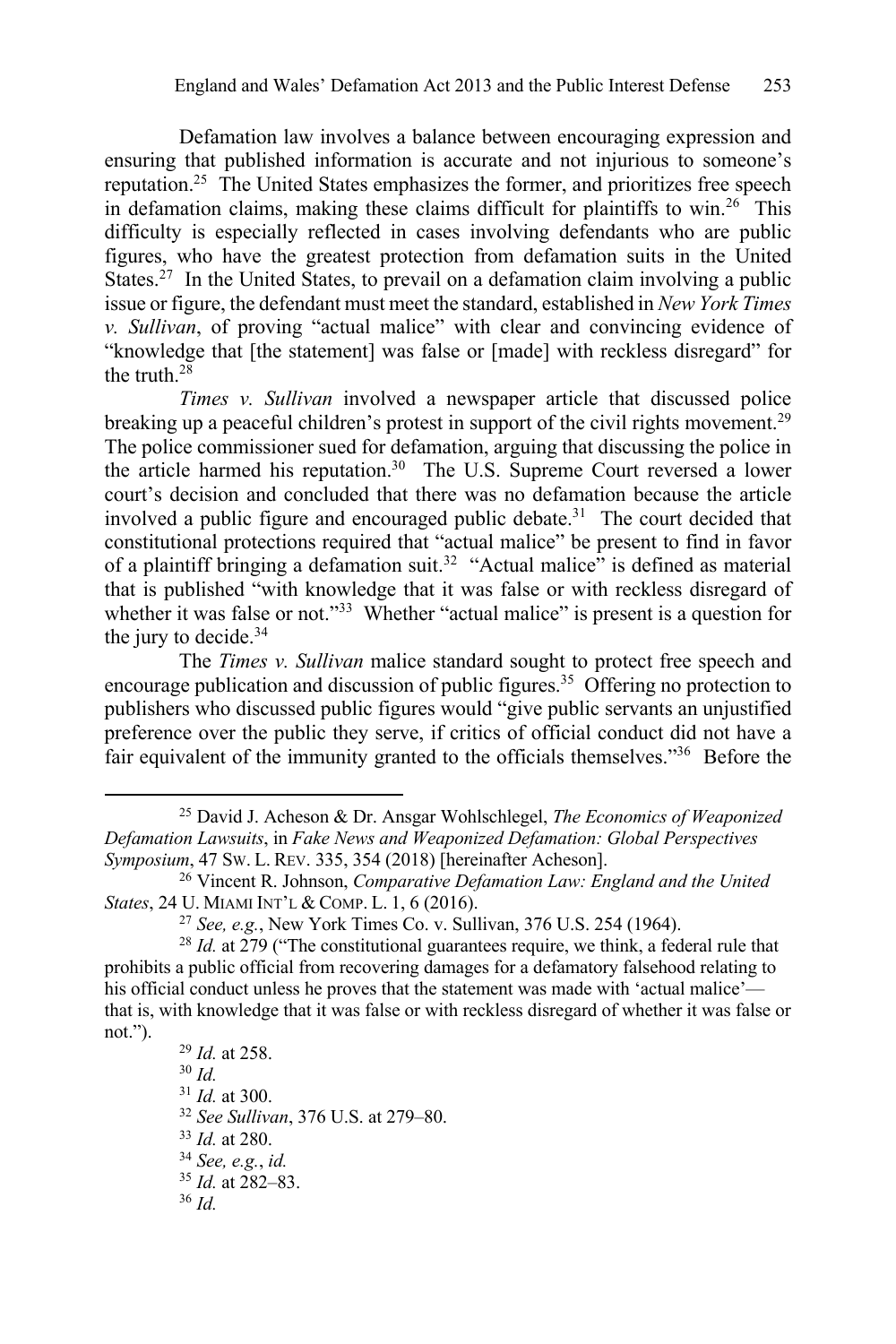*New York Times* case in 1964, the United Kingdom and the United States had similar plaintiff-friendly defamation laws. <sup>37</sup> *New York Times* marked a significant change in defamation law in the United States, and created a noticeable difference between its defamation law and that of the United Kingdom.<sup>38</sup>

## 1. Future of *Times v. Sullivan*?

The *Times v. Sullivan* standard has been in effect for over 50 years. Recently, however, its constitutionality has been questioned by a current Supreme Court Justice. On February 19, 2019, the Supreme Court denied certiorari to hear *McKee v. Cosby*. <sup>39</sup> In his concurring opinion, Justice Thomas argued that courts should revisit *Times v. Sullivan*. <sup>40</sup> He argued that the public figure standard is not supported by the First and Fourteenth Amendments, and that defamation law should be for the states to decide.<sup>41</sup> No other justices joined in Justice Thomas' concurrence, so this opinion does not have clear support from other members of the Supreme Court. However, it allows the possibility that the precedent of *Times v. Sullivan* will be reconsidered and potentially overruled. Surprisingly, this would provide an opportunity for the United States' defamation laws to shift closer towards those of the United Kingdom.

# **B. The** *Reynolds* **Defense**

In contrast to the United States, English defamation law protects reputations over free speech by emphasizing the accuracy of potentially defamatory material. <sup>42</sup> In the United Kingdom, free speech is protected by the European Convention on Human Rights, Article 10, which states:

> Everyone has the right to freedom of expression. This right shall include freedom to hold opinions and to receive and impart information and ideas without interference by public authority and regardless of frontiers . . . .

> The exercise of these freedoms, since it carries with it duties and responsibilities, may be subject to such formalities, conditions,

<sup>&</sup>lt;sup>37</sup> Acheson, *supra* note 25, at 339.<br><sup>38</sup> *See Julie A. Davies & Paul T. Hayden, GLOBAL ISSUES IN TORT LAW 237* (2007) ("The importance of this divergence between English common law and defamation law as applied in the United States cannot be overstated").

<sup>39</sup> *See* McKee v. Cosby, 139 S. Ct. 675, 675 (2019) (Thomas, J., concurring).

<sup>&</sup>lt;sup>40</sup> *Id.* at 2.<br><sup>41</sup> *Id.* at 2, 14.

<sup>&</sup>lt;sup>42</sup> Acheson, *supra* note 25, at 354.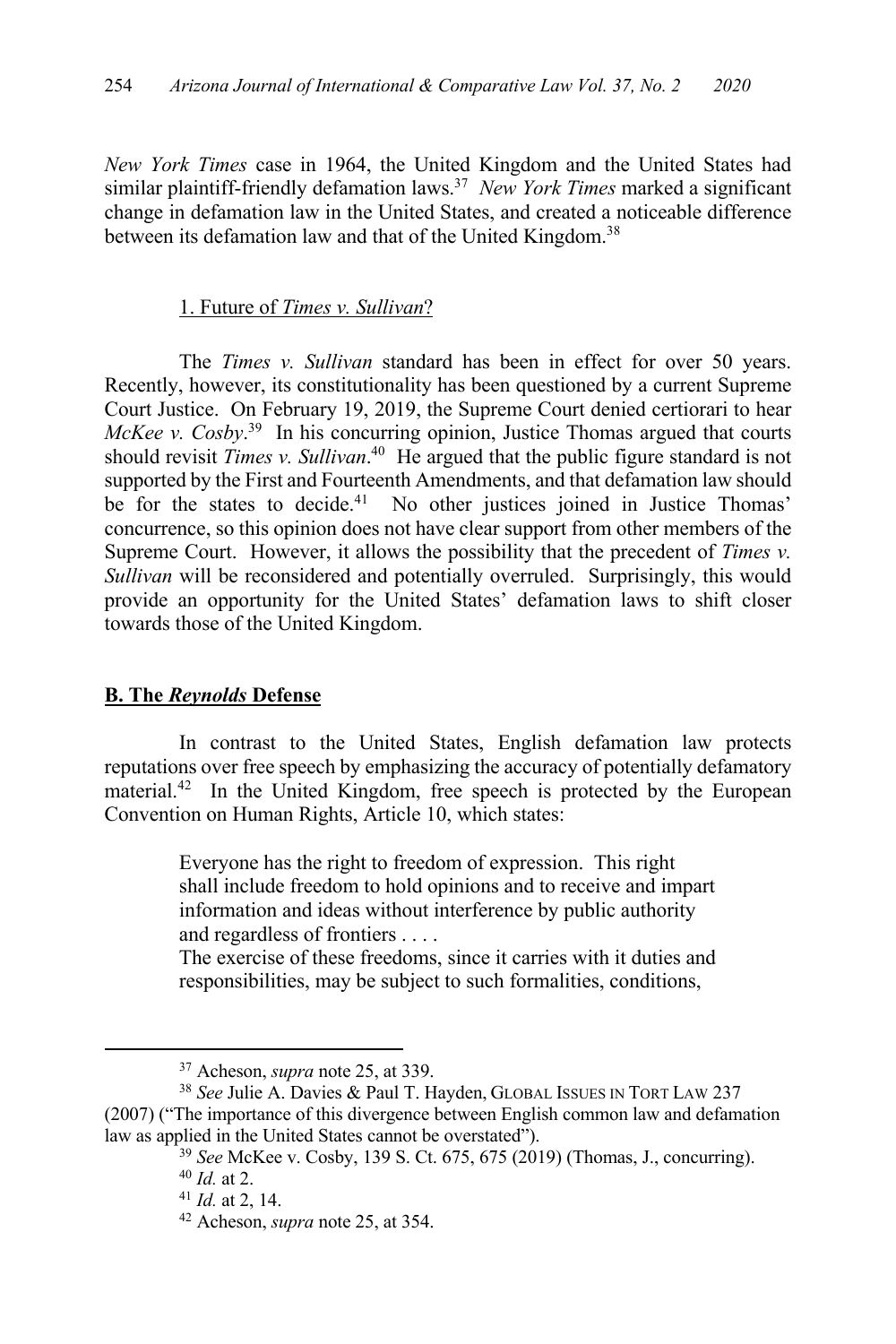restrictions or penalties as are prescribed by law and are necessary in a democratic society . . . .<sup>43</sup>

Article 10 continues by listing exceptions—interests that may limit the protections given free speech—including "the protection of the reputation or rights of others."44

England did not create a specific protection for speech and defendants until establishing the *Reynolds* defense in 1991, which focused on responsible journalism. <sup>45</sup> The common law *Reynolds* defense set out ten factors to be considered when a defamation case involved matters of public concern, <sup>46</sup> including steps the author took to verify the published information, the source of information, and the seriousness of the allegation.47 However, the *Reynolds* defense rarely succeeded, and England defamation law remained plaintiff-friendly.<sup>48</sup> The reason was that the ten *Reynolds* factors were used in the courts as "ten hurdles at any of which the defence may fail."49 This all-inclusive interpretation of *Reynolds* led to inconsistent enforcement of the defamation laws, which may have had a chilling effect on speech because publishers were unable to predict whether a statement

<sup>46</sup> The ten factors established by *Reynolds* are: (1) The seriousness of the allegation. The more serious the charge, the more the public is misinformed and the individual harmed, if the allegation is not true. (2) The nature of the information, and the extent to which the subject-matter is a matter of public concern. (3) The source of the information. Some informants have no direct knowledge of the events. Some have their own axes to grind, or are being paid for their stories. (4) The steps taken to verify the information. (5) The status of the information. The allegation may have already been the subject of an investigation which commands respect. (6) The urgency of the matter. News is often a perishable commodity. (7) Whether comment was sought from the plaintiff. He may have information others do not possess or have not disclosed. An approach to the plaintiff will not always be necessary. (8) Whether the article contained the gist of the plaintiff's side of the story. (9) The tone of the article. A newspaper can raise queries or call for an investigation. It need not adopt allegations as statements of fact. (10) The circumstances of the publication, including the timing. *Id*.

<sup>47</sup> *See* Reynolds, 7 BHRC 289 [1999].

<sup>48</sup> Guy Vassall-Adams, *A Resounding Victory for Newspapers,* TIMES ONLINE (October 2006) *in* JULIE A. DAVIES & PAUL T. HAYDEN, GLOBAL ISSUES IN TORT LAW, at 240. ("Lord Nicholls' ten relevant factors were elevated into a judicial obstacle course, where every single defamatory allegation was treated in isolation and tested against the tenpoint checklist, with any adverse finding potentially fatal to the defense."). 49 Jameel v. Wall St. Journal Eur., [2006] UKHL 44, ¶ 56; *See also* Defamation

Bill, Second Reading, 12 Jun. 2012, Parl Deb HC (2012) col. 231 (UK) ("The list of 10 principles, first enunciated by Lord Nicholls in 1999, were not supposed to be exhaustive, but in practice they have been used by judges in lower courts as 10 hurdles over which journalists and newspapers must jump to use the defence. It turns out to be a very expensive defence, and it affects how non-governmental organisations compile their reports and decide what they are prepared to write").

<sup>43</sup> European Convention on Human Rights, art. 10(1), Nov. 30, 2005.

<sup>44</sup> *Id*. art. 10(2).

<sup>45</sup> Reynolds v. Times Newspapers Ltd. & Others, 7 BHRC 289 [1999].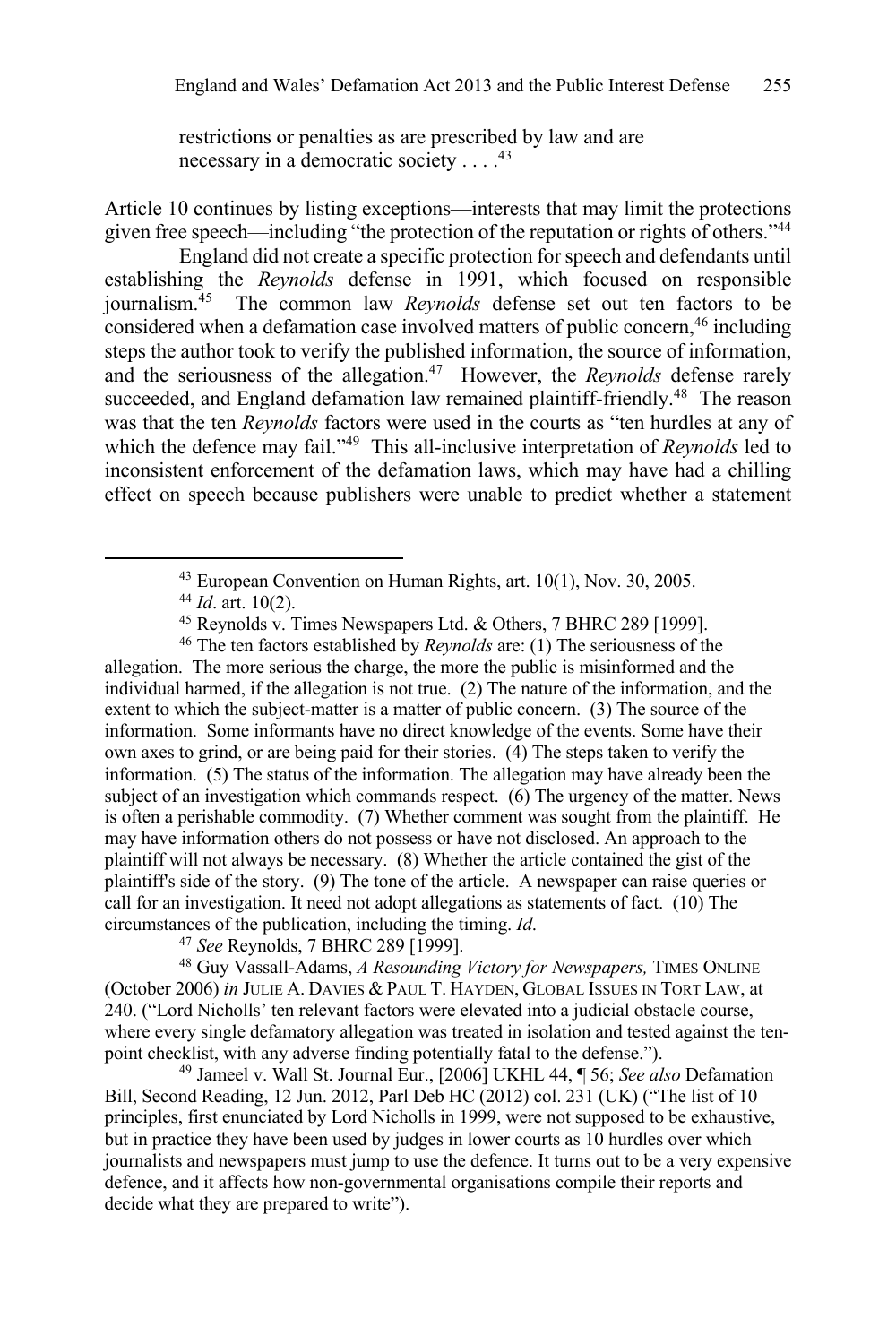would be defamatory.<sup>50</sup> As a result, a movement began to reform defamation law,<sup>51</sup> which led to a bill being introduced to the House of Commons on May 10, 2012.<sup>52</sup>

#### **III. CHANGES TO ENGLISH DEFAMATION LAW**

#### **A. 2012 Defamation Bill - Goals and Debates of Updating Defamation Law**

The debates of the members of the House of Commons after the second reading of the bill illustrate three main goals of updating defamation law in England and Wales: (1) to decrease the number of frivolous lawsuits,<sup>53</sup> (2) to properly balance the interests of free speech and reputation,<sup>54</sup> and  $(3)$  to modernize defamation law, especially with the growing popularity and use of the internet.<sup>55</sup>

Members of the House of Commons discussed concerns about the "chilling effect" that the *Reynolds* privilege had on speech and publication, believing that the balance favored the protection of reputation over the publication of public interest articles. <sup>56</sup> Stories were told during debates about journalists who were afraid to publish due to an inability to predict how to be "responsible journalists" and their fear of lawsuits.<sup>57</sup> Members also wanted the new law to provide access to justice for "ordinary citizen[s]" to bring a lawsuit to defend their

<sup>50</sup> *See* Acheson, *supra* note 25, at 348, for a discussion on the "economics of the chilling effect."<br><sup>51</sup> A leader in the defamation reform movement is Libel Reform, a Scottish

organization that campaigned for protection of free speech in defamation law in the UK. Libel Reform continues to campaign in Scotland and Northern Ireland. *The Campaign Will Continue in Scotland and Northern Ireland,* THE LIBEL REFORM CAMPAIGN, www.libelreform.org. Sense About Science worked closely with Libel Reform and focused on the impact of libel laws on open scientific discussion. *Libel Reform Campaign*, SENSE ABOUT SCIENCE (Apr. 18, 2017), http://senseaboutscience.org/activities/libel-reform/.

<sup>52</sup> Defamation Bill Presented, House of Commons, 10 May 2012.

<sup>53</sup> Defamation Bill, Second Reading, House of Commons, 12 June 2012, Column 179. The serious harm requirement in Section 1 was created to decrease frivolous suits, as Kenneth Clarke, The Lord Chancellor and Secretary of State for Justice, explains, "Our first priority has been to reform the law so that trivial and unfounded actions for defamation do not succeed. Clause 1 therefore raises the bar, by a modest extent, for a statement to be defamatory by proposing that it must have caused or be 'likely to cause serious harm to the reputation of the claimant.'"

<sup>54</sup> *Id.* at col. 177.

<sup>55</sup> *Id.*

<sup>56</sup> *Id.* at col. 190.

<sup>57</sup> *Id.* at col. 237–239. Dr. Julian Huppert discussed a study by Sense about Science which found that "38% of editors of scientific journals have chosen not to publish certain articles because of a perceived risk of libel, and 44% have asked for changes to the way articles are written to protect themselves . . . Journals . . . are not libel experts and should not be expected to be libel experts."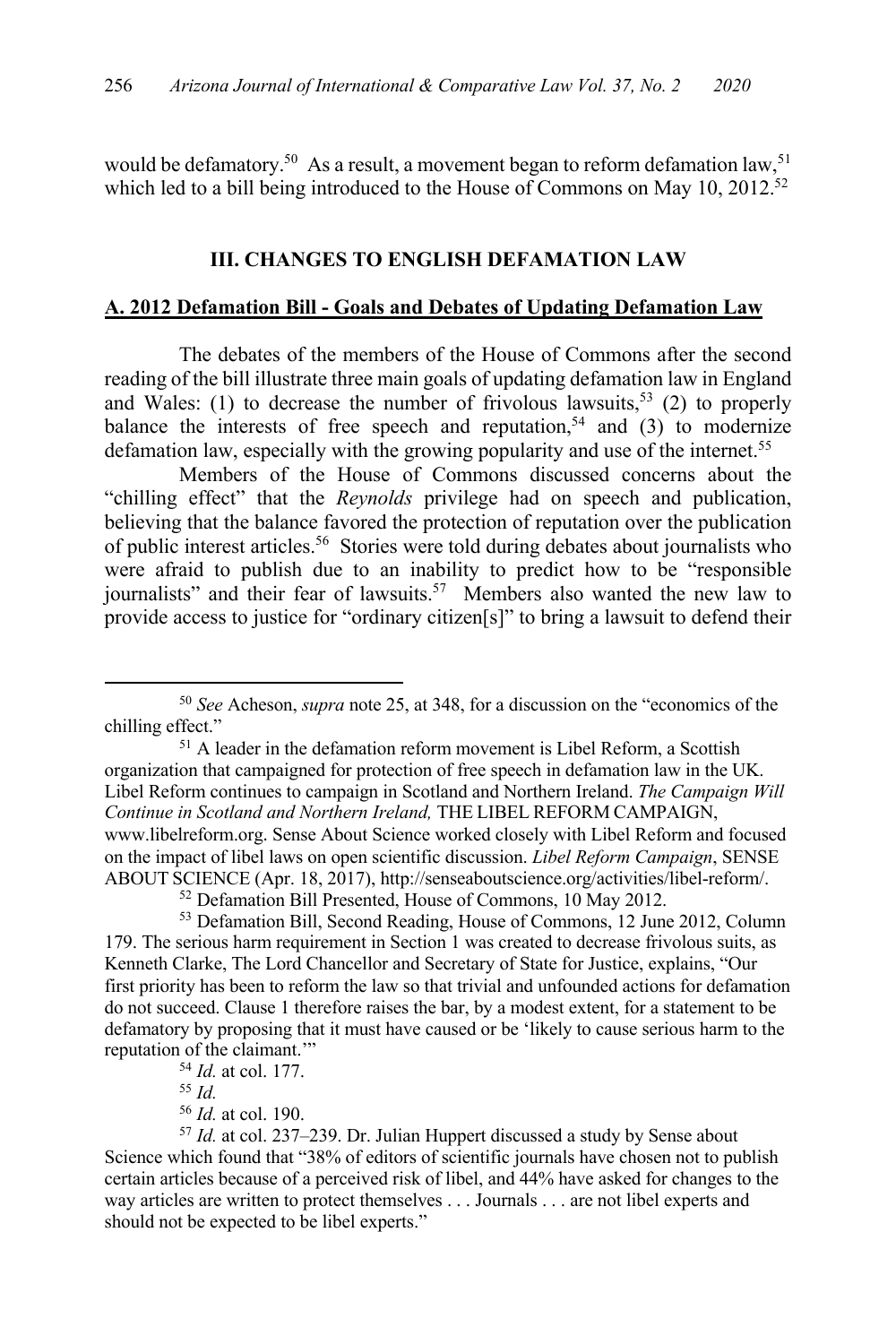reputations. <sup>58</sup> Stories were also told of ordinary citizens and even a politician who, in response to a tarnishing of their reputation, took their own lives.<sup>59</sup> Despite creating the public interest defense, the debate at the House of Commons indicates that England and Wales did not want to "Americanis[e]" libel laws and favor freedom of speech too strongly.<sup>60</sup>

# **B. Defamation Act 2013 Enacted<sup>61</sup>**

The Defamation Act 2013 abolished the *Reynolds* privilege and replaced it with a public interest defense.<sup>62</sup> Codified in Section 4, the public interest defense focuses upon the question of whether the belief of the author is reasonable, instead of the *Reynolds* focus on the responsibility of journalists. <sup>63</sup> It remains to be seen whether this new focus will change defamation case outcomes. Section 4 specifies:

> It is a defence to an action for defamation for the defendant to show that –

> (a) the statement complained of was, or formed part of, a statement on a matter of public interest; and

> (b) the defendant reasonably believed that publishing the statement complained of was in the public interest.<sup>64</sup>

The defense applies for both statements of fact and opinion.<sup>65</sup> To decide if a statement was a matter of public interest, the court "must make such allowance for editorial judgment as it considers appropriate."<sup>66</sup> Presumably, a goal of codifying the *Reynolds* defense in the Act is to create a structure that allows for more consistent defamation case outcomes and minimizes the effect of inconsistent defamation rulings, because "restrictions on trivial claims, a stronger defence of fair comment, and a new public interest defence will help writers everywhere to decide what to publish based on 'is it true?' rather than 'will they sue?'"<sup>67</sup>

<sup>58</sup> Defamation Bill, Second Reading, House of Commons, 12 Jun 2012, col. 197.

<sup>59</sup> *Id.* at col. 198–199.

<sup>60</sup> *Id.* at col. 178.

 $61$  Civil libel laws were established in the Libel Act of 1843. Until 2013, there were only two amendments to this statute: the Defamation Act 1952 and the Defamation Act 1996.

 $62$  Defamation Act 2013, ch. 26 § 4(1), (6) (UK). The Act applies to England and Wales (some provisions apply to Scotland, but those provisions are not discussed in this Note).

<sup>63</sup> Mullis, *supra* note 13, at 90.

<sup>64</sup> Defamation Act 2013, c.26 § 4(1).

 $65$  *Id.* § 4(5).

<sup>66</sup> *Id.* § 4(4).

<sup>67</sup> Sense About Science, *The Defamation Act (2013)*, (Apr. 18, 2017), http:// senseaboutscience.org/activities/libel-reform/.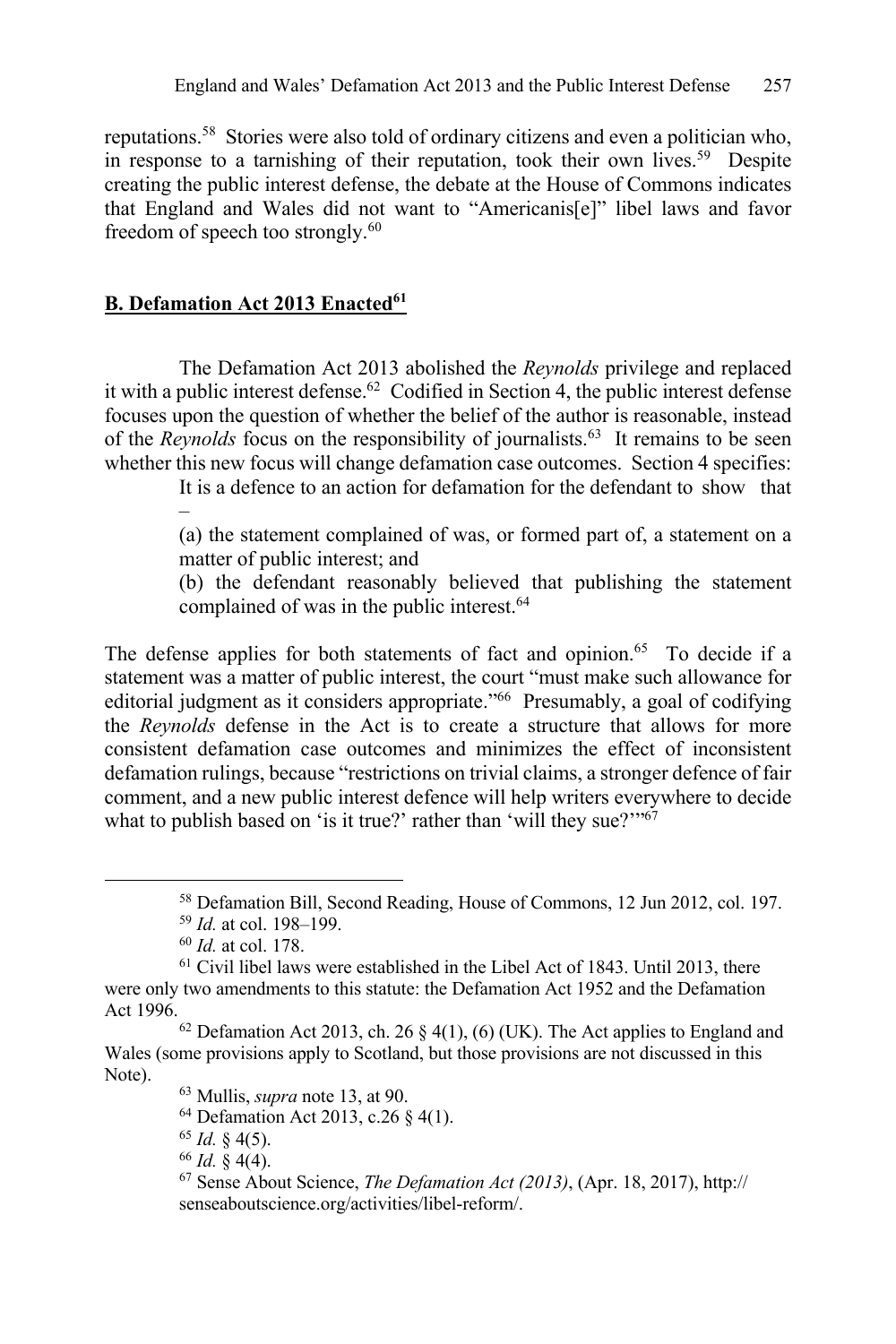It is important to note that defamation analysis in the United States since the *Times v. Sullivan* case places the burden on the plaintiff(s) to prove the falsity of a statement instead of on the defendant(s) to prove its truthfulness.<sup>68</sup> In the United Kingdom, the burden of proof is on the plaintiff to show a cause of action.<sup>69</sup> If the plaintiff succeeds in doing so, the burden of proof then shifts to the defendant to establish a defense of public interest.<sup>70</sup> Even with the statutory recognition of a defense for publishers, defendants must provide proof to support the defense and avoid liability, which, absent evidence, could make defamation cases more difficult to defend.

#### 1. Goals of Section 4

The question remains how courts should determine what is reasonably within the public interest according to Section 4. The Ministry of Justice wrote Explanatory Notes to accompany the Act and "assist the reader in understanding the Act."71 The Explanatory Notes define a statement made in the public interest as "a concept which is well-established in the English common law,"72 and this standard may be satisfied either when the words are "on a matter of public interest" or by considering the statement with "the wider context of the document" (a "holistic view").<sup>73</sup> Despite the changes brought by the statute, the Explanatory Notes suggest that the *Reynolds* defense not be completely abandoned, stating that Section 4 is "based on the existing common law defence established in *Reynolds v. Times Newspapers* and is intended to reflect the principles established in that case and in subsequent case law."74 Additionally, some argue that the Act does not accomplish its goal of access to justice because it does not address the costs of litigation, a factor that deters many from filing suits and seeking remedies for harm to their reputations. 75

<sup>68</sup> New York Times Co. v. Sullivan, 376 U.S. 254, 280-81 (1964); Bruce E.H. Johnson, *Is the New York Times Rule Relevant in a Breitbarted World?* 19 COMM. L. & POL'Y 211, 214 n.22 (2014).

 $69$  Economou v. de Freitas, [2016] EWHC (QB) 1853 [Eng.].

<sup>70</sup> *Id.*

<sup>&</sup>lt;sup>71</sup> Defamation Act 2013, c.26, Explanatory Notes intro.  $\P$  1 (Eng.). The notes are not "part of the Act and have not been endorsed by Parliament."

<sup>72</sup> Defamation Act 2013, c.26, Explanatory Notes sect. 4 ¶ 30 (defining "public interest" as a statement that "was, or formed part of, a statement on a matter of public interest.").<br> $^{73}$  *Id.* 

<sup>74</sup> *Id*. at ¶ 29.

<sup>75</sup> Iain Wilson & Max Campbell, *Defamation Act 2013: A Summary and Overview*, INFORRM'S BLOG (Nov. 5, 2018, 3:57 PM), https://inforrm.org

<sup>/2014/01/21/</sup>defamation-act-2013-a-summary-of-the-act-iain-wilson-and-maxcampbell/ ("The Act does not go as far as some free speech campaigners would have hoped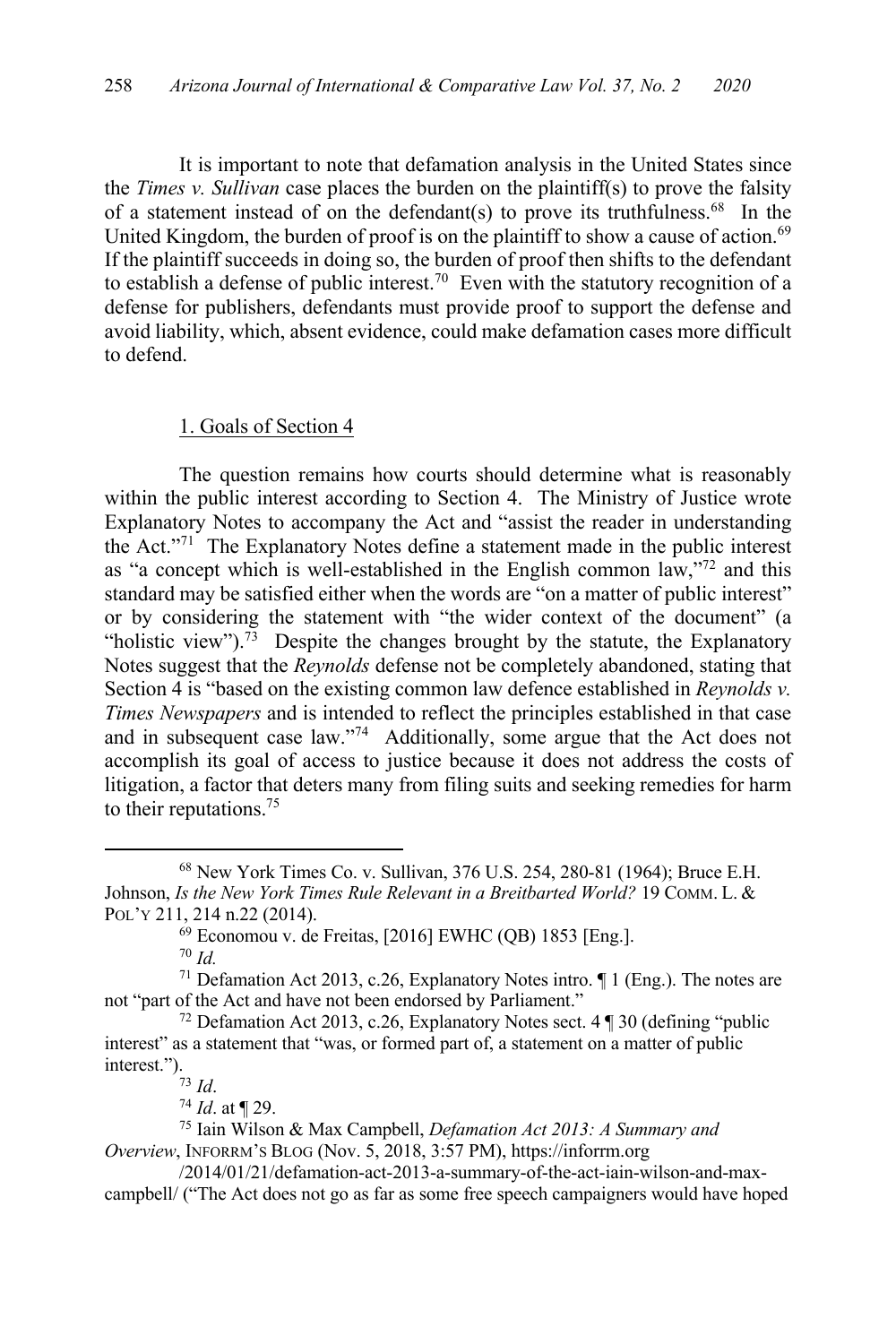#### 2. Criticisms of the Act

Because the Act replaced jury trials with bench trials for defamation cases, deference is granted to judges to decide what is in the public interest.76 Some legal commentators have speculated that the "reasonable" prong of Section 4 could be too forgiving to publishers, because one could argue that it is always reasonably within the public interest to publish something about a public figure, which may discourage fact-checking.77 Another predicted concern is that the public interest defense will be interpreted narrowly (like the *Reynolds* privilege), affording little new protection to publishers.<sup>78</sup> Mullis and Scott, professors at the University of Leeds School of Law and the Department of Law at the London School of Economics and Political Science, respectively, argue that using *Reynolds* to analyze new defamation cases reflects the goals of the Act.<sup>79</sup> They cite the committee stage debate—where it was discussed that previous *Reynolds* considerations should be applied by courts after the Act—as well as the Explanatory Notes.<sup>80</sup> Additionally, some commentators have expressed concern that applying the public interest defense to both fact and opinion has inappropriately broadened the defense, because it provides the opportunity for an author's opinion that is based on inaccurate facts to be protected by a defense.<sup>81</sup>

#### 3. "Subsequent Case Law" Referenced in Section 4

Some case law decided after *Reynolds,* but before the Act in 2013, is still relevant to a public interest defense analysis.<sup>82</sup> The Explanatory Notes state that

<sup>. . .</sup> The Act does not address the issue of costs – which remains a real practical obstacle for prospective litigants.").

<sup>76</sup> Defamation Act 2013, c. 26, § 11; Johnson, *supra* note 26, at 26; Mullis, *supra* note 13, at 106.

<sup>77</sup> Mullis, *supra* note 13, at 90**;** *see also* Scottish Law Commission, *Discussion Paper on Defamation*, Discussion Paper No. 161 (March 2016) ¶ 6.10 ("The result of this would be that the defence would fail only in the unusual circumstances that the belief was proven to be false, capricious, or irrational. This could legitimately be seen, it is argued, as overly generous to the publisher, given that it would mean the concept of 'reasonableness' differed little from good faith or honesty.").

<sup>78</sup> Mullis, *supra* note 13, at 90–91.

<sup>79</sup> *Id.*

<sup>80</sup> *Id*. at 90–91; *see also* Defamation Act 2013 Explanatory Notes.

<sup>81</sup> The Scottish Law Commission, *Discussion Paper on Defamation*, Discussion Paper No. 161 (March 2016).<br><sup>82</sup> The *Economou* appeal upheld the use of such cases in the Section 4 analysis:

<sup>&</sup>quot;the judge and the parties [in the lower court in *Economou*] proceeded in the footing that the common law principles identified in *Reynolds* as interpreted or applied in subsequent cases. . . were of relevance to the interpretation of section 4. Though the point was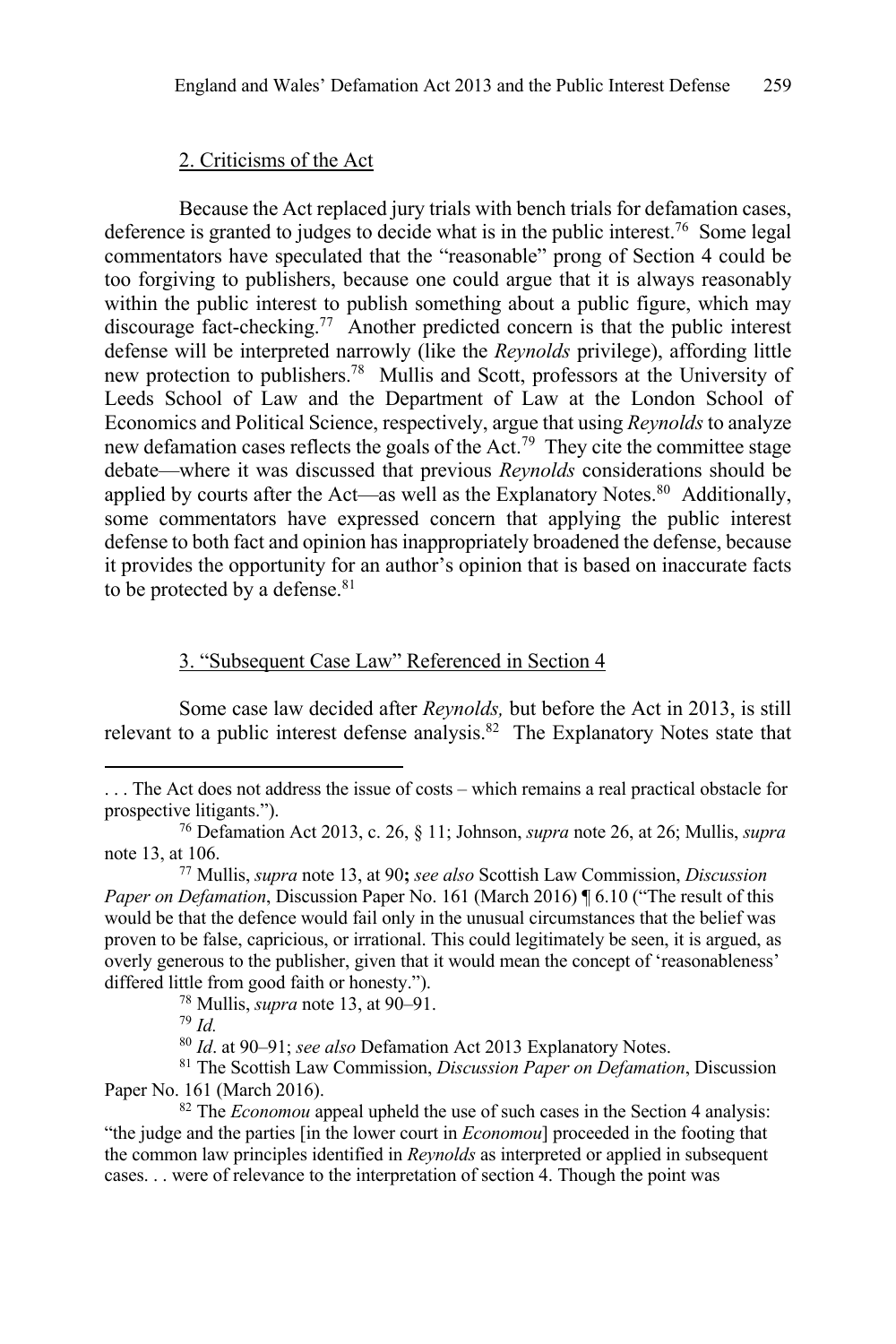the intention of Section 4 is "to reflect the principles established in [*Reynolds*] and in subsequent case law."83 Though there were multiple cases decided before the Act that are still cited in recent case  $\text{law},^{84}$  for the purposes of this Note, *Flood v*. *Times Newspapers Ltd.* will be discussed because of its clear mention in the Explanatory Notes. $85$  In fact, some argue that the Defamation Act 2013 is substantially the same as the *Reynolds* privilege post-*Flood*. <sup>86</sup> *Flood* was decided in 2012 and involved the publication in a *Times* newspaper that a police Sergeant was investigated for corruption.<sup>87</sup> After the publication, the investigation revealed no evidence of corruption, and Flood sued Times Newspapers for defamation.<sup>88</sup> Times Newspapers invoked the *Reynolds* privilege.<sup>89</sup> The Explanatory Notes cite to the reasoning of Lord Brown in *Flood* about the continuing relevance of *Reynolds*, explaining:

> In deciding whether *Reynolds* privilege attaches (whether the *Reynolds* public interest defence lies) the judge, on true analysis, is deciding but a single question: *could whoever published the defamation, given whatever they knew (and did not know) and whatever they had done (and had not done)* to guard so far as possible against the publication of untrue defamatory material,

<sup>85</sup> "The intention in this provision is to reflect the existing common law as most recently set out in Flood v. Times Newspapers." Defamation Act 2013, c.26, Explanatory Notes sect. 4 ¶ 29 (Eng.).

<sup>86</sup> *See* Eric Descheemaeker, *'A Man Must Take Care Not to Defame His Neighbour'*: *The Origins and Significance of the Defence of Responsible Publication,* 34 U. QUEENSLAND L.J. 239, 250 (2015) ("the Supreme Court of the United Kingdom indicated no intention whatsoever in [*Flood*] to alter the substance of the defence outside of reportage cases. The change of terminology, confusing as it might be, was not effectuated in order to alter the substance of the common-law defence where it did previously apply, but to allow it to widen its reach to a second (and analytically very different) class of cases.").

 $87$  Flood v. Times Newspapers Ltd. [2012] UKSC 11 [2] (Eng.).

uncontroversial before us, in my view, this is the correct approach." Economou v. de Freitas [2018] EWCA (Civ) 2591 [76] (Eng.).

<sup>83</sup> Defamation Act 2013, c.26, Explanatory Notes sect. 4 ¶ 29; Flood v. Times Newspapers Ltd., [2012] UKSC 11 (Eng.).

<sup>84</sup> For further analysis of relevant subsequent case law, *see, e.g.*, Jameel v. Wall St. Journal, *supra* note 49 ("[the *Reynolds* factors] can become ten hurdles at any of which the defence may fail . . . but that, in my opinion, is not what Lord Nicholls meant [in *Reynolds*]... the standard of conduct required of the newspaper must be applied in a practical and flexible manner."); Bonnick v. Morris,[2002] UKPC 31 (Eng.) (deciding that the court can consider the intended meaning of a publisher's statement when determining whether reasonable steps were taken when publishing).

<sup>88</sup> *Id.*

<sup>89</sup> *Id.*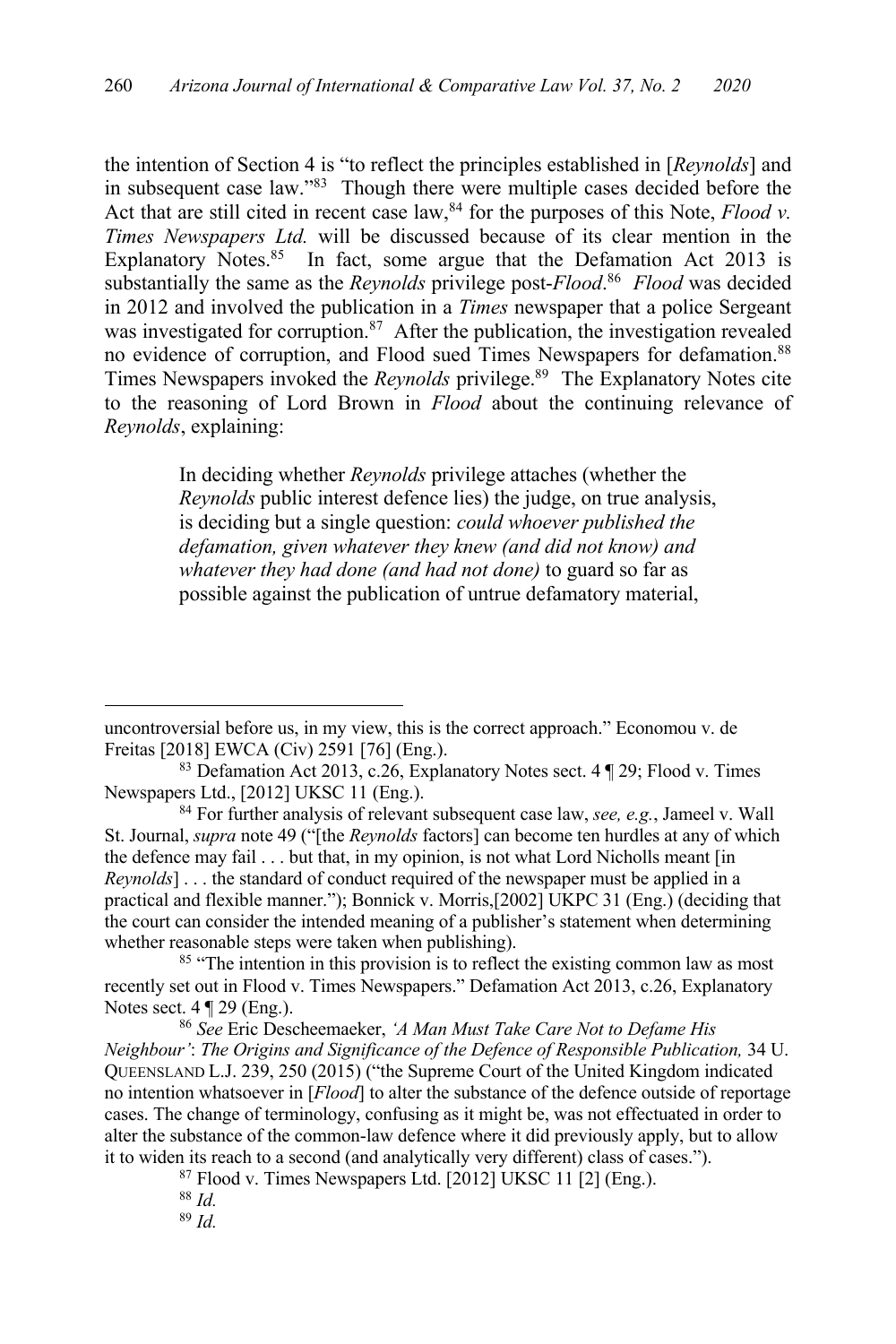*properly have considered the publication in question to be in the public interest*?90

Lord Brown identified the main issue of the case as whether it is ever in the public interest to publish information about an investigation before the investigation occurs and before a suspect is charged.<sup>91</sup> Ultimately, Lord Brown decided that an appeal would be allowed, due to the possibility of the *Reynolds* privilege applying because the publication involves "the denunciation. . . of a public officer, [which] relates to a matter of obvious public importance and interest, and may justifiably appear to the journalists to be supported by a strong circumstantial case."92 The paragraph of *Flood* cited in the Explanatory Notes suggests the continuing viability of the *Reynolds* factors, but expands the analysis to further consider whether publishers could believe that a publication was in the public interest.<sup>93</sup>

#### **C. Post Defamation Act 2013 Case Law**

A case heard in the High Court of Justice, Queen's Bench Division, published after the Defamation Act 2013, suggests that the Act did not change the defamation analysis for a public interest defense.94 *Yeo v. Times Newspapers Limited* involved some statements that were published before the Act, and some statements published after.<sup>95</sup> As Justice Warby explained: "although I shall refer to some aspects of the new defences . . . . Neither side suggests, and I do not consider, that the 2013 Act altered the relevant law in any way that is material to the outcome of the case."96 Mr. Yeo was a Member of Parliament who was Chair of the Environmental Audit Committee.<sup>97</sup> Investigative journalists conducted an "undercover investigation" concerning exploitation in Parliament.<sup>98</sup> The journalists created a cover story, pretending to be an energy company asking Yeo to be its paid expert consultant, and Yeo agreed to meet and discuss the consultant position.<sup>99</sup> After the meeting, multiple articles were published regarding the improper lobbying and advocacy in Parliament, and the articles accused Yeo of such inappropriate behavior, using quotes from the meeting with Yeo to support their claims.<sup>100</sup>

<sup>95</sup> *Id.*

<sup>&</sup>lt;sup>90</sup> Defamation Act 2013 Explanatory Notes (citing Flood v. Times Newspapers Ltd. [2012] UKSC 11 [113] (Eng.)) (emphasis added).

 $91$  Flood v. Times Newspapers Ltd., [2012] UKSC 11 [114] (Eng.)

<sup>92</sup> *Id.* at [119].

<sup>93</sup> Defamation Act 2013 Explanatory Notes, 29; Flood v. Times Newspapers Ltd. [2012] UKSC 11 [113] (Eng.).

<sup>94</sup> Yeo v. Times Newspapers Ltd., [2015] EWHC (QB) 3375 [29] (Eng.).

<sup>96</sup> *Id.*

<sup>97</sup> *Id.* at [45].

<sup>98</sup> *Id.* at [58].

<sup>99</sup> Yeo v. Times Newspapers Ltd. [2015] EWHC 3375 [62]-[63], [65] (QB).

<sup>100</sup> *Id.*at [112], [120].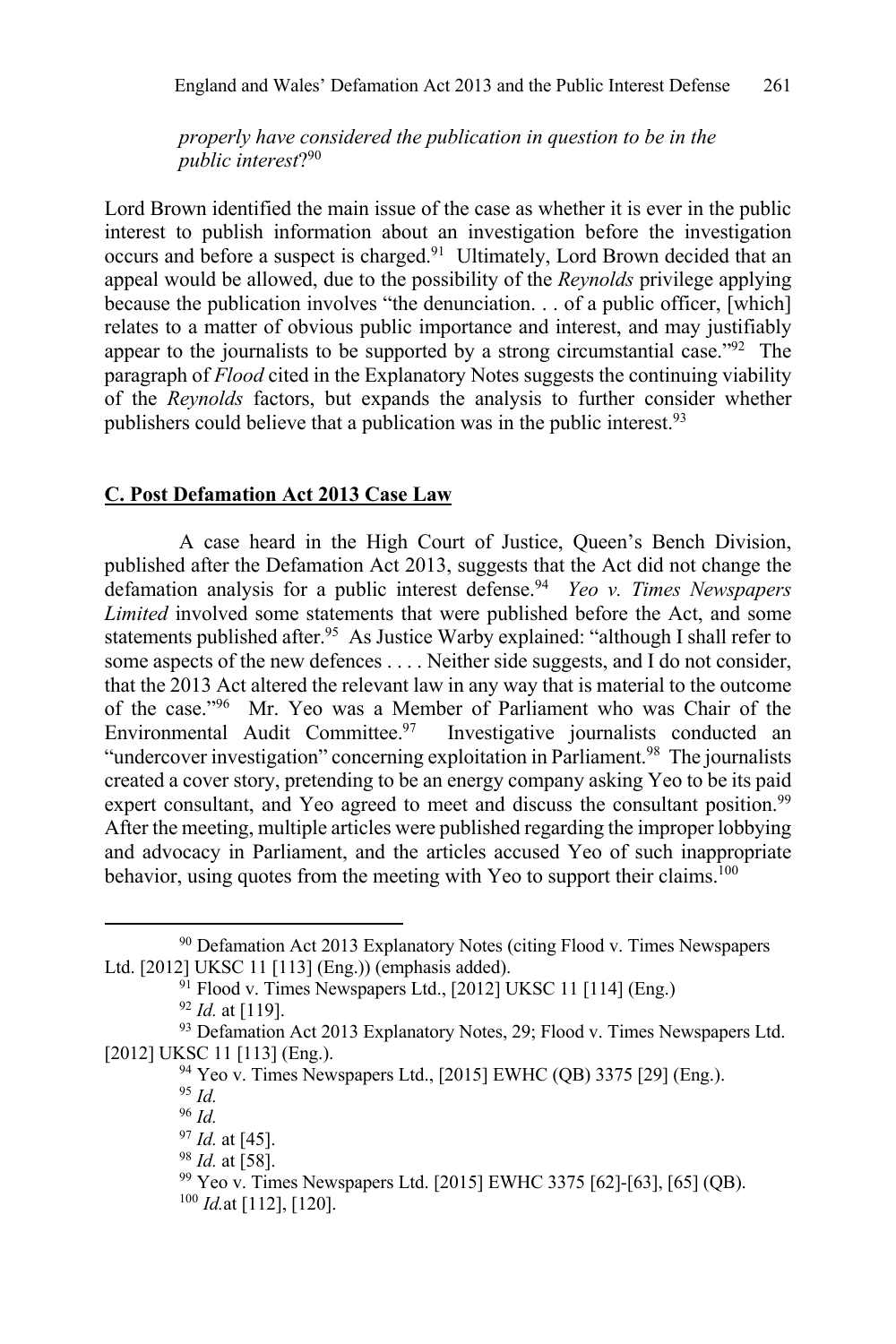In his description of the public interest defense, Justice Warby cites Flood's two-step inquiry to determine if the public interest defense applies:<sup>101</sup> first, determine if information published was in the public interest, and second, determine whether there was responsible journalism.<sup>102</sup> The adherence to precedent cited in this case reflects the Act's goal of codifying the existing case law. However, the interpretation in *Yeo* differed from previous case law because the ten *Reynolds* factors were not required for the defense to succeed.<sup>103</sup>

After determining that both the publishing was a matter of public interest and that the publisher acted responsibly,<sup>104</sup> Justice Warby set out seven principles, citing defamation case law, to determine whether responsible journalism was adhered to.105 The court in *Yeo* found that the journalism was responsible because "[t]he journalists believed what they said; their belief was based on a reasonable and responsible investigation; and it was a reasonable belief to hold."106 The defense's argument that the journalists misinterpreted Yeo's behavior did not succeed, because "[i]n short, a publication can be wrong but "fair" for these purposes . . . it will be "fair" to present readers with factual conclusions honestly and reasonably drawn by journalists . . . fairness does not require the publisher to present the reader with all the factual material that could support a competing assessment."<sup>107</sup>

Even in a case where statements were published before and after the Act, a judge explicitly stated that the new statutory defense will not change whether the defense applies.<sup>108</sup> This interpretation supports the theories that the Act does not provide more protections for publishers.

#### 1. Factors to Determine Public Interest

In contrast to *Yeo*, other case law decided after the Act suggest that the Act may in fact have changed defamation analysis. Seven "key points [that] are not in dispute" about Section 4 were identified by Justice Warby in the High Court of

at 6.

<sup>104</sup> *Yeo*, [2015] EWHC 3375 [129], 131-32.

<sup>105</sup> *Id.* at [133].

<sup>106</sup> *Id.* at [149]. (Note that the undercover aspect of the process was not considered in examining responsible journalism, *Yeo* at [135].).

<sup>107</sup> *Id.* at [175].

<sup>108</sup> "[C]ommon law defences were abolished and replaced by statutory defences under ss 2 to 4 of the Defamation Act 2013. Those defences are accordingly pleaded but, although I shall refer to some aspects of the new defences, this will not be determinative. Neither side suggests, and I do not consider, that the 2013 Act altered the relevant law in any way that is material to the outcome of this case." Yeo v. Times Newspapers Ltd. [2015] EWHC 3375 (QB) ¶ 29.

<sup>101</sup> *Id.* at [25].

<sup>102</sup> *Id.* at [26].

<sup>103</sup> Eric Barendt, *Reynolds Revived and Replaced*, J. OF MEDIA L., Apr. 21, 2017,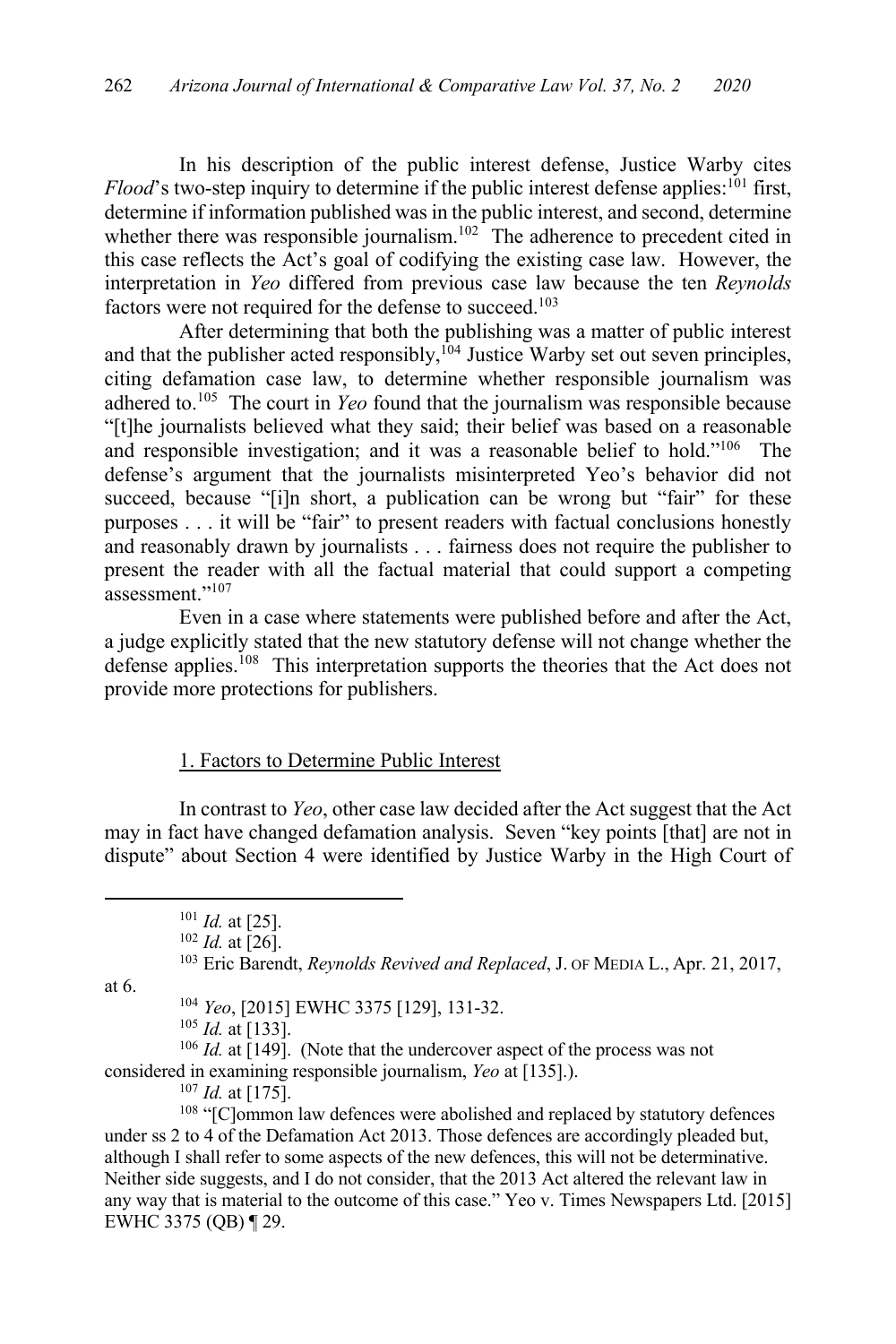Justice, Queen's Bench Division in 2015, which he used to determine whether the public interest defense applied.<sup>109</sup> These factors are:

> (1) It is not enough for the statement complained of to be, or to be part of, a publication on a matter of public interest. It must also be shown that the defendant reasonably believed that publication of the particular statement was in the public interest. (2) To satisfy this second requirement, which I shall call "the Reasonable Belief requirement," the defendant must (a) prove as a fact that he believed that publishing the statement complained of was in the public interest, and (b) persuade the court that this was a reasonable belief.

(3) The reasonable belief must be held at the time of publication.

(4) The "circumstances" to be considered pursuant to [section] 4(2) are those that go to whether or not the belief was held, and whether or not it was reasonable.

(5) The focus must therefore be on things the defendant said or knew or did, or failed to do, up to the time of publication. Events that happened later, or which were unknown to the defendant at the time he played his role in the publication, are unlikely to have any or any significant bearing on the key questions.

(6) The truth or falsity of the allegation complained of is not one of the relevant circumstances.

(7) It is not only those who edit media publications who are entitled to the benefit of the allowance for "editorial judgment."<sup>110</sup>

As is already known from the Act, truth or falsity of the statement is not considered, and editorial judgment is relevant instead.<sup>111</sup> Many of these factors are not new and applied in defamation cases pre-Defamation Act 2013. For example, it was previously understood that the "defendant's state of mind is to be determined at the time of publication."112

This brings us to the initial case in *Economou v. de Freitas*, when Eleanor de Freitas accused Economou of rape, and he responded by bringing a lawsuit against her for false accusation.<sup>113</sup> Eleanor, tragically, committed suicide shortly before the false accusation trial, after the Crown Prosecution Service (CPS) had

<sup>109</sup> *See* Economou v. de Freitas, [2016] EWHC 1853 (QB).

<sup>110</sup> *Id.* ¶ 139.

<sup>111</sup> *Id.*

<sup>112</sup> *See* GKR Karate (UK) Ltd. v. Yorkshire Post Newspapers Ltd. [2000] 1 WLR 2571, 2578-79.

<sup>113</sup> Economou [2016] EWHC 1853 (QB) ¶ 2.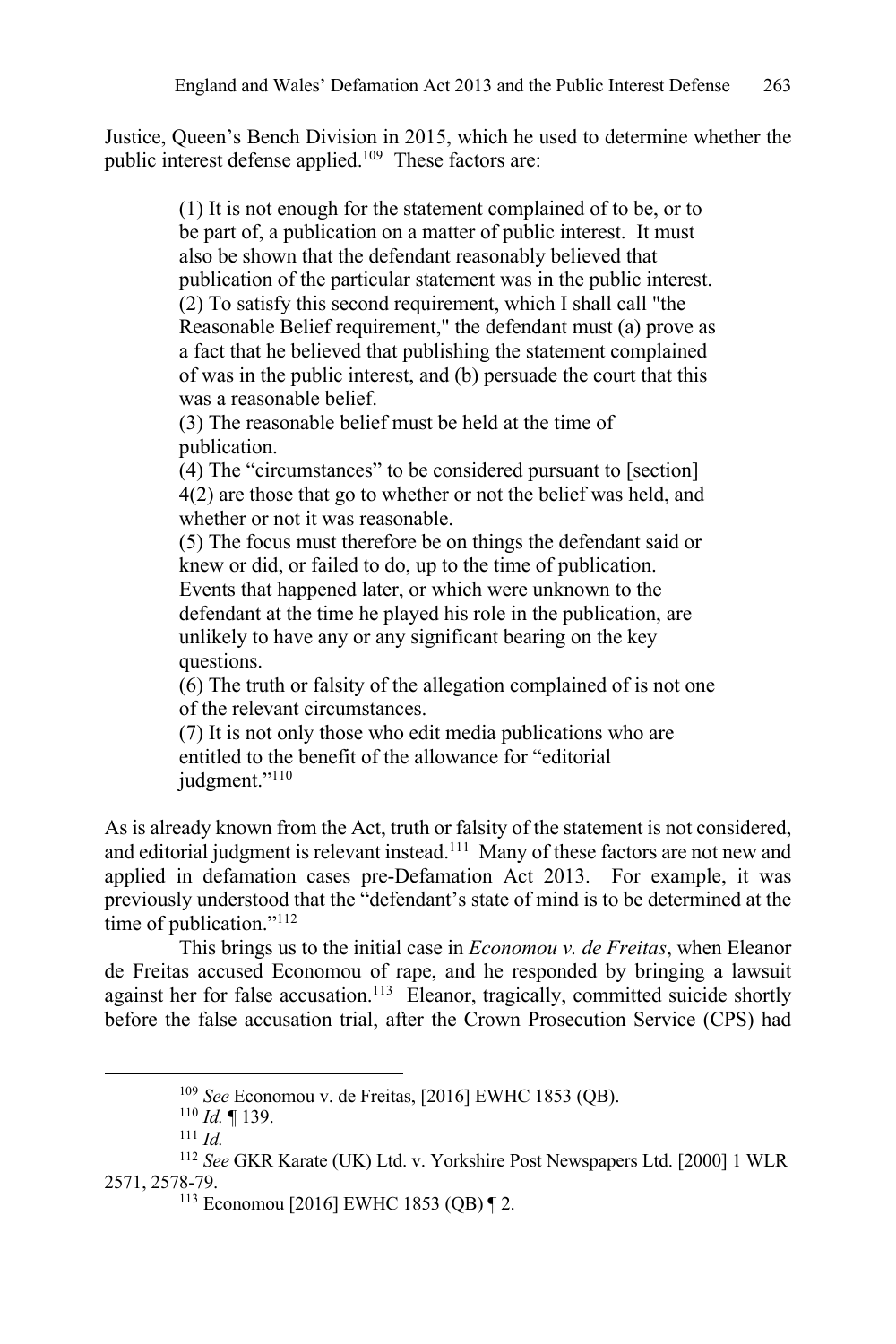begun prosecuting her at the request of the plaintiff.<sup>114</sup> After her death, de Freitas' father, David, discussed in various ways—including press conferences and interviews—his desire for the investigation of Eleanor's death to include the Crown Prosecution Service for wrongfully prosecuting his daughter.<sup>115</sup> Economou's name was not mentioned anywhere in the articles or interviews, but Economou sued for libel claiming that he was the subject of the claims, which he says accused him of "falsely prosecuting" Eleanor.<sup>116</sup>

To determine whether the statements made by de Freitas were defamatory, the judge considered the public interest factors combined with factors from the *Reynolds* privilege.117 The court determined that public discussion of the defendant in *Economou* was in the public interest because of: the nature of the crime and the circumstances surrounding the trial, the public authority status of CPS, the interest in encouraging victims of sexual violence to report rape, and the publication of the charge.118 Again using the two-step analysis from *Flood*, it was established that the publication was in the public interest, thereby satisfying Section 4(1)(a) of the Defamation Act 2013.<sup>119</sup> The next inquiry to the defense is whether David de Freitas had a reasonable belief that publication was in the public interest to satisfy Section  $4(1)(b)$ .<sup>120</sup>

#### 2. Responsible Journalism and Reasonable Belief

The Explanatory Notes state that the allowance made for editorial judgment "expressly recognizes the discretion given to editors in judgments such as that of *Flood*, but explain that it does not limit the discretion to media editors."121 In *Economou*, we do not have a media editor or publisher; instead, the defendant, David de Freitas, is a layperson who made comments to media outlets.<sup>122</sup> Nonetheless, analysis was conducted to determine whether de Freitas had a reasonable belief that publication was in the public interest, considering the words themselves and not their potentially and sometimes secondary defamatory meaning.123

<sup>119</sup> *Id.* ¶ 142.

[2012] UKSC 11 ¶ 199 ("the court should be slow to interfere with an exercise of editorial judgment").

<sup>114</sup> *Id.*

<sup>115</sup> *Id.* ¶ 3.

 $116$  *Id.*  $\P$  4.

 $117$  "[T]here are some features of the Reynolds defence which it seems to me must on any view carry through into the new law." *Id.* ¶ 239.

<sup>118</sup> Economou, [2016] EWHC 1853 (QB) at ¶¶ 143-44, 239.

<sup>120</sup> *Id.*; Barendt, *supra* note 103, at 9.

<sup>&</sup>lt;sup>121</sup> Defamation Act 2013 Explanatory Notes, 33; Flood v. Times Newspapers,

<sup>122</sup> *See* Barendt, *supra* note 103, at 8.

<sup>123</sup> Economou [2016] EWHC 1853 (QB) ¶ 153.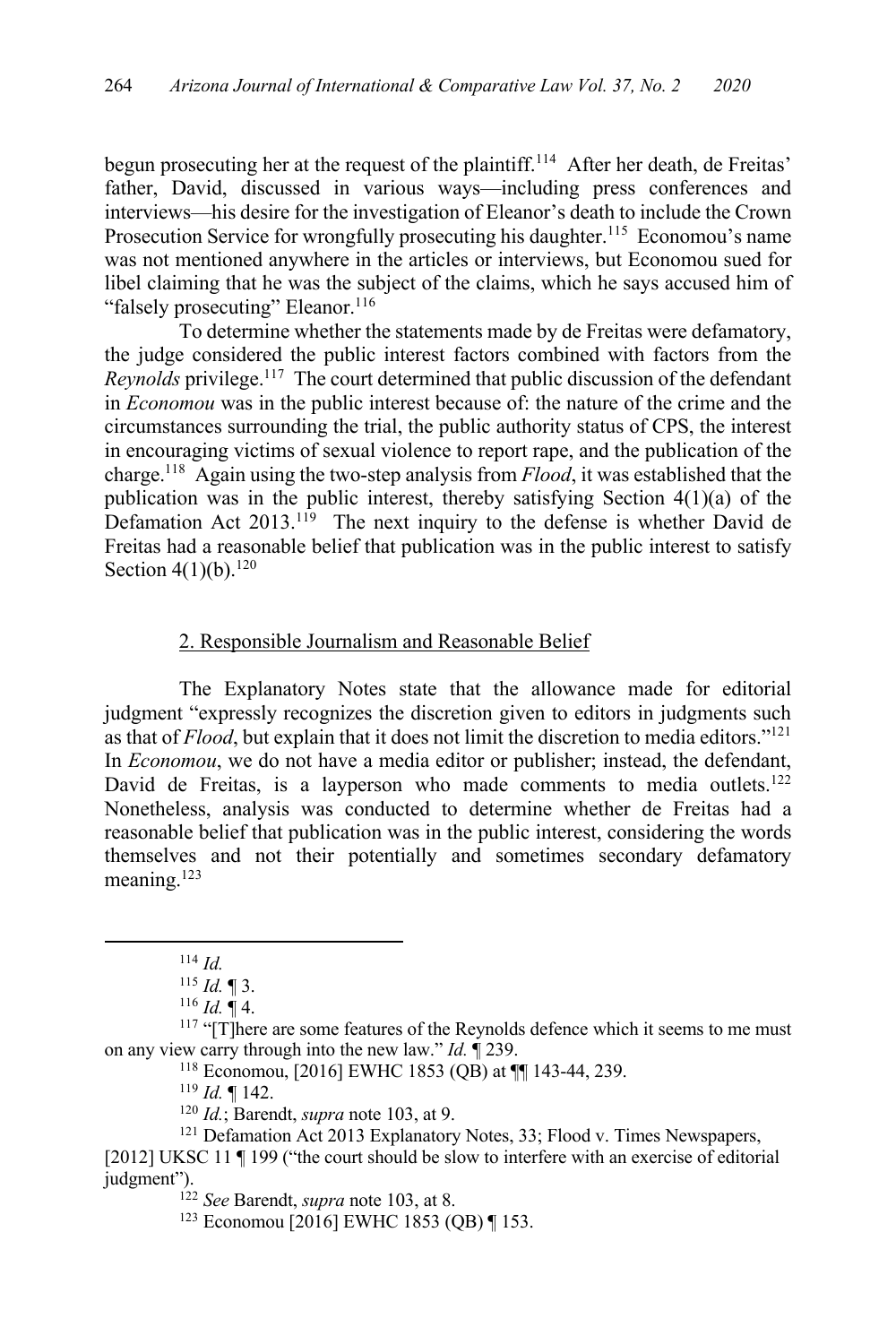The *Economou* case discusses reasonable belief at length.<sup>124</sup> The plaintiff argued that the ten-factor "responsible journalist" standard from *Reynolds* should apply to de Freitas, because he did not satisfy those steps before publishing the statement.<sup>125</sup> However, de Freitas was not the publisher of the statement, because he gave his statement to a reporter who then published. The court explains: "[i]t seems to me wrong in principle to require an individual who contributes material for inclusion or use in an article or broadcast in the media to undertake all the enquiries which would be expected of the journalist, if they are to rely on a defence of public interest."126 Although de Freitas did not consider the impact of his statements on Economou's reputation, it was still reasonable for him to believe that making the statements to the journalist was in the public interest.<sup>127</sup> Thus satisfying the public interest defense because the defamatory meaning "is secondary to the principal messages . . . which are squarely aimed at the CPS."128

The analysis of "publisher" in *Economou* suggests that the former *Reynolds* privilege still has some influence despite Section 4. Though the judge determined that applying the ten *Reynolds* factors was inappropriate given the defendant in the case,129 he lists components from *Reynolds* that he believes should be considered during a Section 4 analysis, including flexibility, specifics of the case, and editorial judgment.130 The fact that the court did not apply the *Reynolds* factors to de Freitas<sup>131</sup> because he is not a journalist<sup>132</sup> does not deny the possibility of using the *Reynolds* responsible journalism factor in a defamation case involving journalists post-Defamation Act 2013. If the *Reynolds* factors are still applicable to journalists, and are still interpreted as hurdles, this could mean that the Act did not provide more actual protection to traditional publishers.

## 3. *Economou* Applied

One year after the 2016 *Economou* case, Justice Warby again applied the *Economou* factors in a case where, unlike in *Economou*, the Section 4 privilege did not apply and the plaintiff prevailed.133 The court in *Hourani v. Thompson* held that statements made at a protest accusing the plaintiff of murder were a matter of public interest, but that defendants failed to meet the reasonable belief standard.134 The fact that the plaintiff was accused of murder was taken into account: "[t]he

- <sup>130</sup> *Id.* ¶ 239.
- <sup>131</sup> *Id.* ¶ 160.
- <sup>132</sup> *Id.* ¶ 242.
- <sup>133</sup> Hourani v. Thomson [2017] EWHC 432 (QB) ¶ 167.
- <sup>134</sup> *Id.* ¶ 166.

<sup>124</sup> *Id.* ¶ 159.

 $125$  *Id.*  $\frac{1}{160}$ .

<sup>126</sup> *Id.* ¶ 246.

<sup>127</sup> *Id.* ¶ 247.

<sup>128</sup> Economou [2016] EWHC 1853 (QB) ¶ 247. 129 *Id.* ¶ 246.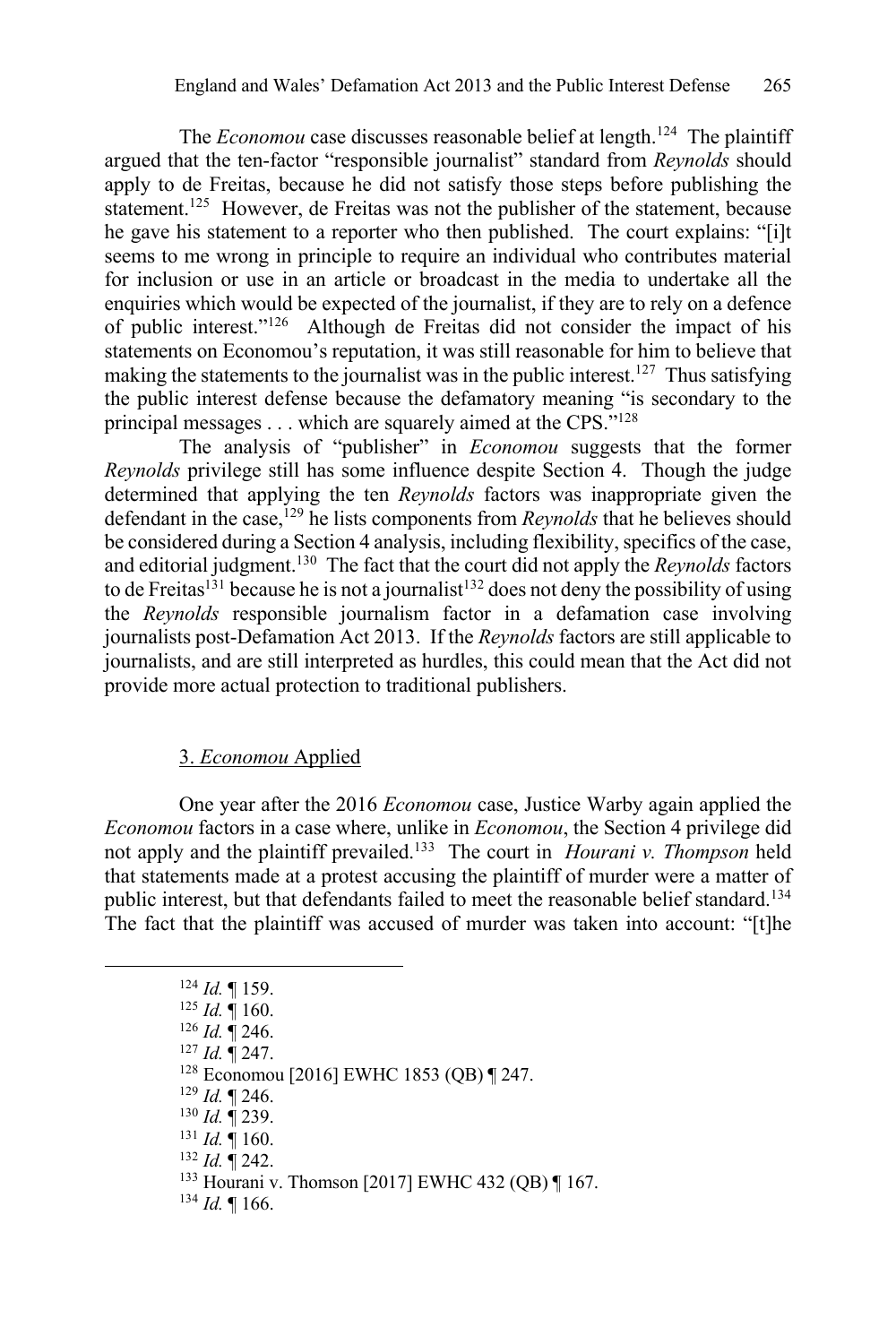nature of the allegation required a heightened level of care and attention to detail in the checks and enquiries carried out by those involved."135 The Court considered documentary and e-mail evidence to determine what the defendant "knew or did or failed to do,"136 and what research was done before the event regarding the role of the plaintiff in the murder.<sup>137</sup> Because the defendant did not complete the necessary research, there was no belief (without even considering reasonableness) that the publication was in the public interest.138 There, the specifics of the case are considered to determine an *Economou* factor: "[a] belief will be reasonable for this purpose only if it is one arrived at after conducting such enquiries and checks as it is reasonable to expect of the particular defendant in all the circumstances of the case."139 This case suggests that editorial judgment is still considered in defamation analysis post-Section 4.

In the same year, the *Economou* factors were applied to a case where the public interest defense did apply when a publication questioned the plaintiff's fitness to serve in a charity agency.140 In *Serafin v. Malkiewicz*, the sources that the defendants used when publishing their story were considered: "[i]n my judgment, a publisher has to act reasonably. He cannot be expected to act as judge and jury, deploying all the forensic tools available to this court. However, he must exercise common sense and sound judgment; he cannot be overly sedulous in pursuit of a good story."141 The judge shared a "cautionary warning" that defamation suits "should not be initiated out of almost unbounded self-confidence and lack of judgment, coupled with a misplaced belief that the court will surely succumb to the same charm and eloquence that has worked so effectively in the world outside."<sup>142</sup> This warning suggests that defamation law is shifting at least slightly from its former plaintiff-friendly tendencies, but continues to balance this change with responsible publication.

The reasonableness factor of Section 4 appears to depend on the editorial judgment factor. A publisher that conducts proper research supports the defense that the published material was in the public interest. On the other hand, if the author did not conduct research, proving a reasonable belief at the time of publishing becomes more difficult.<sup>143</sup>

<sup>135</sup> *Id.* ¶ 174.

<sup>136</sup> Economou [2016] EWHC 1853 (QB) ¶ 139.

<sup>137</sup> Hourani [2017] EWHC 432 (QB) ¶ 171.

<sup>138</sup> *Id.* ¶¶ 168-69.

<sup>139</sup> Hourani [2017] EWHC 432 (QB) ¶ 173 (quoting Economou, [2016] EWCH 1853 (QB) ¶ 241).

<sup>140</sup> Serafin v. Malkiewicz, [2017] EWHC 2992 (QB) ¶ 332.

<sup>&</sup>lt;sup>141</sup> *Id.* ¶ 336.<br><sup>142</sup> *Id.* ¶ 354.

<sup>&</sup>lt;sup>143</sup> *See* NT1 & NT2 v. Google [2018] EWHC 799 (OB).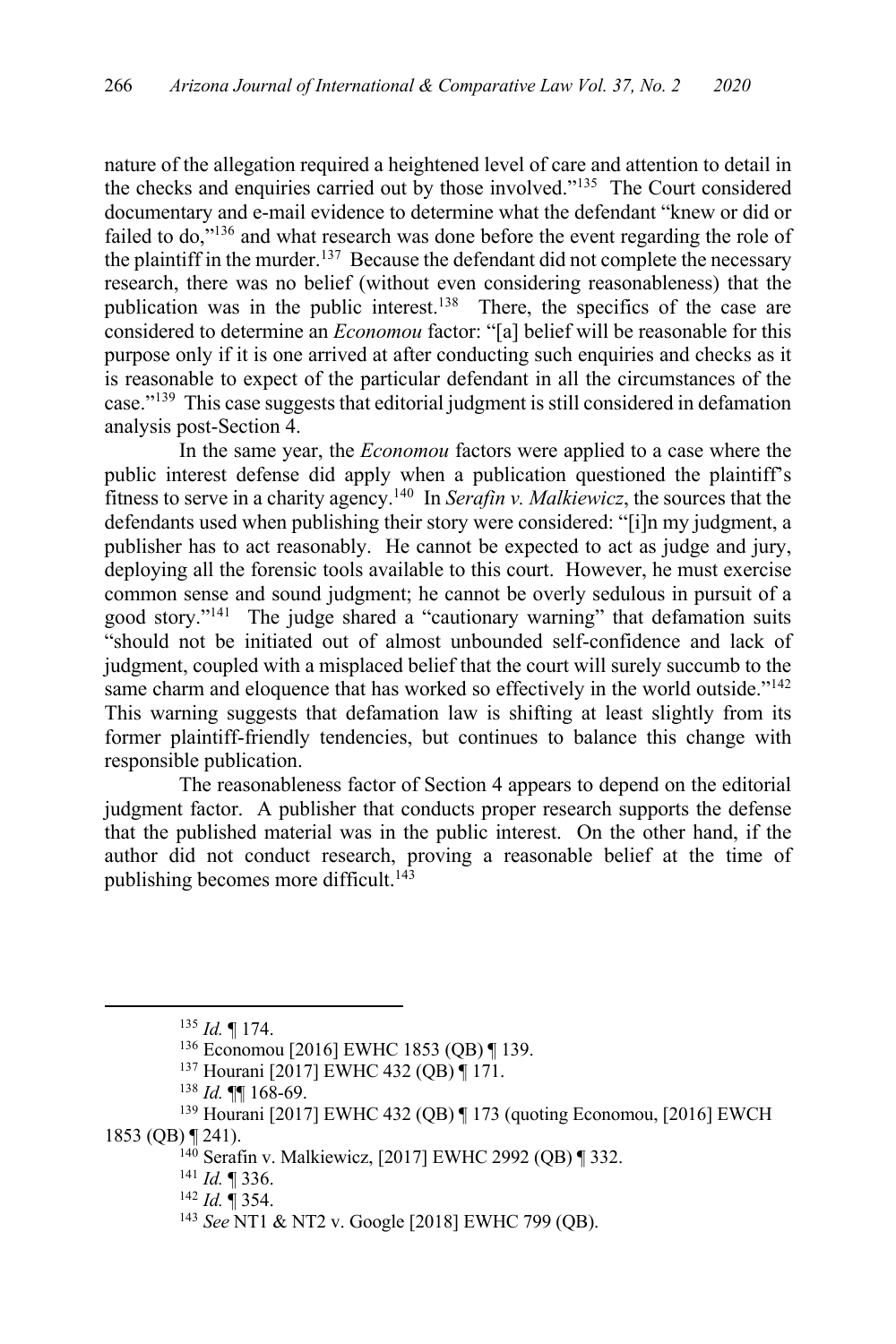# 4. *Economou* Appeal<sup>144</sup>

In November of 2018, the Court of Appeal (Civil Division) dismissed the appeal brought by Economou and explained why it believed that the lower court properly applied the public interest defense.<sup>145</sup> Ultimately, the Court of Appeal agreed that not applying the public interest defense would infringe on de Freitas' right to free speech.<sup>146</sup> Lady Justice Sharp explained:

> The statutory formulation in Section 4(1) obviously directs attention to the publisher's belief that publishing the statement complained of is in the public interest, whereas the Reynolds defence focused on the responsibility of the publisher's conduct. Nonetheless, it seems to me it could not sensibly be suggested that the rationale for the Reynolds defence and for the public interest defence are materially different, or that the principles that underpinned the Reynolds defence, which sought to hold a fair balance between freedom of expression on matters of public interest and the reputation of individuals, are not also relevant when interpreting the public interest defence.<sup>147</sup>

Lady Justice Sharp reiterated three questions that should be answered—whether the statement was on a matter of public interest, whether the defendant believed that publishing the statement was in the public interest, and whether the publisher's belief was reasonable—and that this third and final question was the primary focus in *Economou*. 148 Thus, it appears that the two-step analysis in *Flood* has evolved to a three-step analysis. Lady Justice Sharp cites *Flood* in her analysis.149 The *Flood*  consideration of the defendant's belief that publishing was in the public interest was not named in the *Reynolds* factors,<sup>150</sup> but is now clearly set forth in the Section 4

<sup>144</sup> Serafin v. Malkiewicz, [2017] EWHC 2992 (QB) ¶ 310 ("The issue on appeal will not be Warby J's formulation of the test but its manner of application.").

<sup>145</sup> Economou v. de Freitas, [2018] EWCA Civ. 2591.

<sup>&</sup>lt;sup>146</sup> *Id.* 1250 ("...my conclusions are that Mr. de Freitas could and did properly consider the publication to be in the public interest; and that a judgment in favour of Mr. Economou would represent an interference with Mr. de Freitas' free speech rights out of any reasonable proportion to the need to protect and vindicate Mr. Economou's reputation.").

<sup>147</sup> *Id.* ¶ 86.

<sup>148</sup> *Id.* ¶ 87.

<sup>149</sup> *Id.* ¶ 100 (quoting Flood v. Times Newspapers Ltd., [2012] UKSC 11 ¶ 113) ("… could whoever published the defamation, given whatever they knew (and did not know) and whatever they had done (and had not done) to guard so far as possible against the publication of untrue defamatory material, properly have considered the publication in question to be in the public interest?").

<sup>150</sup> Economou v. de Freitas, [2016] EWHC 1853 (QB) ¶ 139.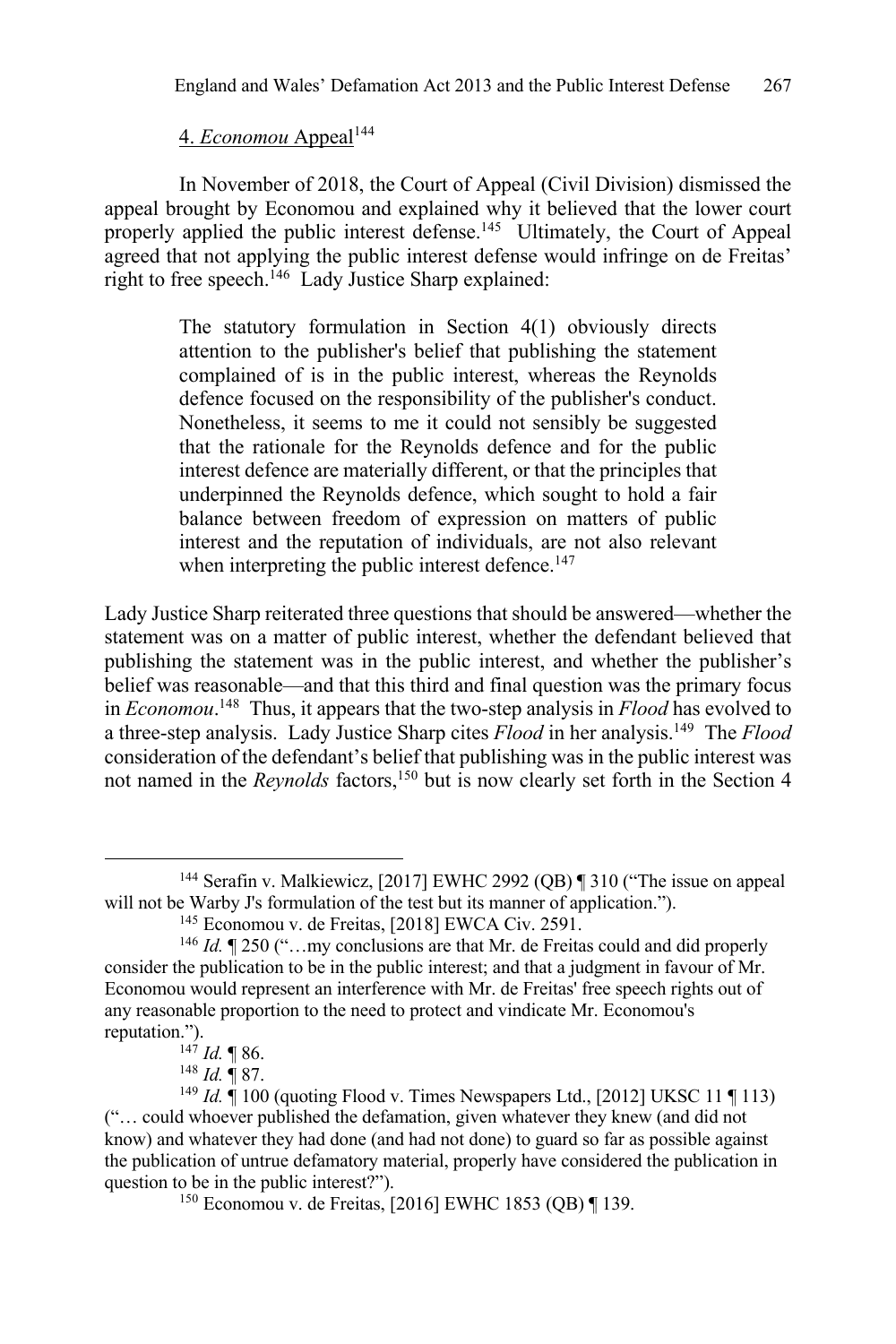defense.151 It is therefore possible that the case law recognized a gap in the *Reynolds* defense, which was then incorporated and codified in the Defamation Act 2013.

Besides reasonableness of belief, the appeal does not address the seven factors that Justice Warby described in the lower court *Economou* decision, in paragraph 139. This could be due to the appellate judges' decision that the other factors were not relevant to the issue upon appeal. The lack of discussion does not mean that the list is irrelevant; to the extent that Justice Warby has continued applying the factors in subsequent cases,<sup>152</sup> it may become concretized in the law. But the lack of discussion of the factors by the appellate court does deny an opportunity to further confirm the importance of the factors, which elaborate the statute and synthesize case law, for a public interest analysis. Because of the Court of Appeal's focus in *Economou* on only the reasonableness factor, the lower court opinion appears to be more instructive and thorough in the legal analysis of the public interest defense. To really understand the public interest defense, it appears best to consult the 2016 opinion of the lower court.

## 5. Citizen Journalist?

The *Economou* factors address the "citizen journalist" in factor seven: "It is not only those who edit media publications who are entitled to the benefit of the allowance for 'editorial judgment.'"153 The "editorial judgment" benefit is provided in Section 4(4), "[i]n determining whether it was reasonable for the defendant to believe that publishing the statement complained of was in the public interest, the court must make such allowance for editorial judgement as it considers appropriate."154 So, considered together, it appears that whether someone is a "citizen journalist" can impact whether their public interest belief was reasonable if the court determines that their "editorial judgment" differs from that of a professional publisher.

This appears to be a slight change from the previous *Reynolds* factors, which included "whether comment was sought from the plaintiff" and "whether the article contained the gist of the plaintiff's side of the story."155 The new Section 4 defense may provide more protection for publishers than the *Reynolds* factors did, because it could be determined that omitting the plaintiff's comment or side of the story was within the publisher's "editorial judgment" and therefore would not weigh against the defendant in a defamation suit. However, the Court of Appeal decision

<sup>151</sup> Defamation Act 2013, Ch. 26 § 4.

<sup>152</sup> *See* Hourani v. Thomson, [2017] EWHC 432 (QB); Serafin v. Malkiewicz, [2017] EWHC 2992 (QB); NT1 & NT2 v. Google, LLC., [2018] EWHC 799 (QB). 153 Economou v. de Freitas, [2016] EWHC 1853 (QB) ¶ 139.

<sup>154</sup> Defamation Act 2013, Ch. 26 § 4(4) ("In determining whether it was reasonable for the defendant to believe that publishing the statement complained of was in the public interest, the court must make such allowance for editorial judgement as it considers appropriate.").

<sup>&</sup>lt;sup>155</sup> Reynolds v. Times Newspapers Ltd. and Others, 7 BHRC 289 [1999].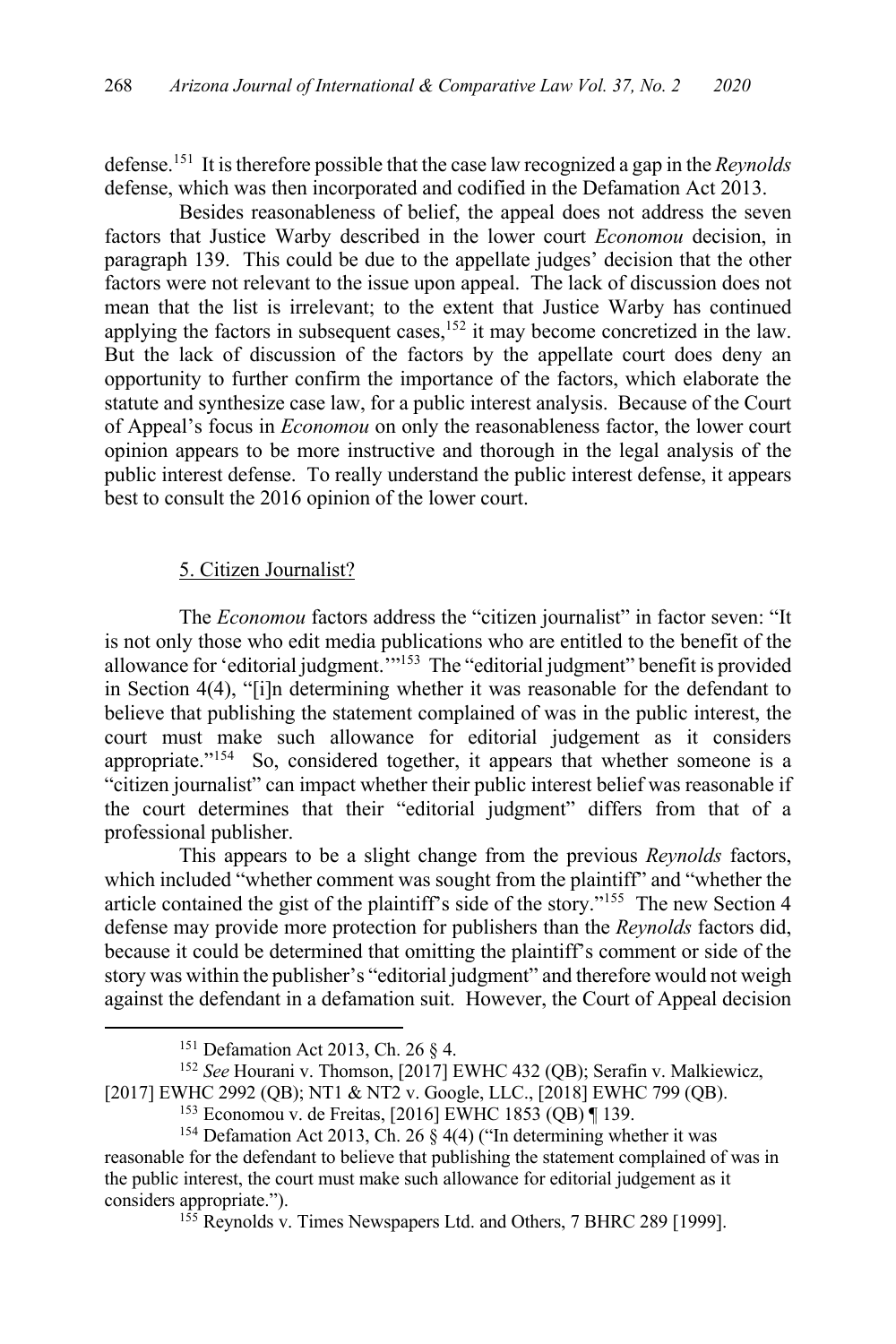to affirm the lower court has led to concerns that this could create a "contributor immunity."<sup>156</sup> The reasoning is that David de Freitas was excused from not including Economou's "side of the story" because he was not a professional publisher, essentially allowing "citizen journalists"157 to provide information and expect the media completing the publishing to take all responsibility to ensure that it is responsibly conveyed in the publication.158 In the 2016 *Economou* decision, Justice Warby explained:

> I see no reason why the defence should not avail an individual source or contributor who passes to a journalist for publication information the truth or falsity of which is not within the knowledge of the contributor. *The contributor may well be entitled to rely on the journalist to carry out at least some of the necessary investigation and to incorporate such additional material as is required*, in order to ensure appropriate protection for the reputation of others.<sup>159</sup>

On appeal, Lady Justice Sharpe clarified that the lower court did not determine that David de Freitas had *no* responsibility (shifting the responsibility to the media) because he was a contributor. Instead, she explained that "the defendant had some inherently reliable information and had made what, for a person in his position were reasonable and responsible investigations into the merits of the case against his daughter."<sup>160</sup> Lady Justice Sharp found that the lower court's analysis created an appropriate balance for determining how much responsibility should rest on the non-media publisher.161 She agreed with the use of some *Reynolds* factors and not others, and emphasized the importance of varying the weight of *Reynolds* factors based on the facts of each case.162 The *Economou* appeal therefore confirms that, after the Act, the *Reynolds* factors are not meant to be applied as "hurdles" in a defamation analysis.

A case decided by Justice Warby, who wrote the opinion for *Economou*, held that a citizen journalist could not claim the public interest defense, which suggests that there is not complete immunity for citizen journalists.<sup>163</sup> Smith, a blog author, published an article accusing Doyle of fraud regarding a project to move a rugby club to a new location.164 Justice Warby decided that, though the topic could be in the public interest,<sup>165</sup> the Section 4 defense did not apply to Smith as a citizen

<sup>156</sup> Economou v. de Freitas, [2018] EWCA Civ 2591 ¶ 75.

<sup>157</sup> *Id.* ¶ 107.

<sup>158</sup> *Id.* ¶ 108.

<sup>&</sup>lt;sup>159</sup> Economou v. de Freitas, [2016] EWHC 1853 (QB) ¶ 246 (emphasis added). <sup>160</sup> Economou v. de Freitas, [2018] EWCA Civ 2591 ¶ 112.

<sup>161</sup> *See Id.* ¶ 111.

<sup>162</sup> *Id.* ¶ 110.

<sup>163</sup> Doyle v. Smith, [2018] EWCH 2935 (QB). 164 *Id.* ¶¶ 2-4.

<sup>165</sup> *Id.* ¶ 72.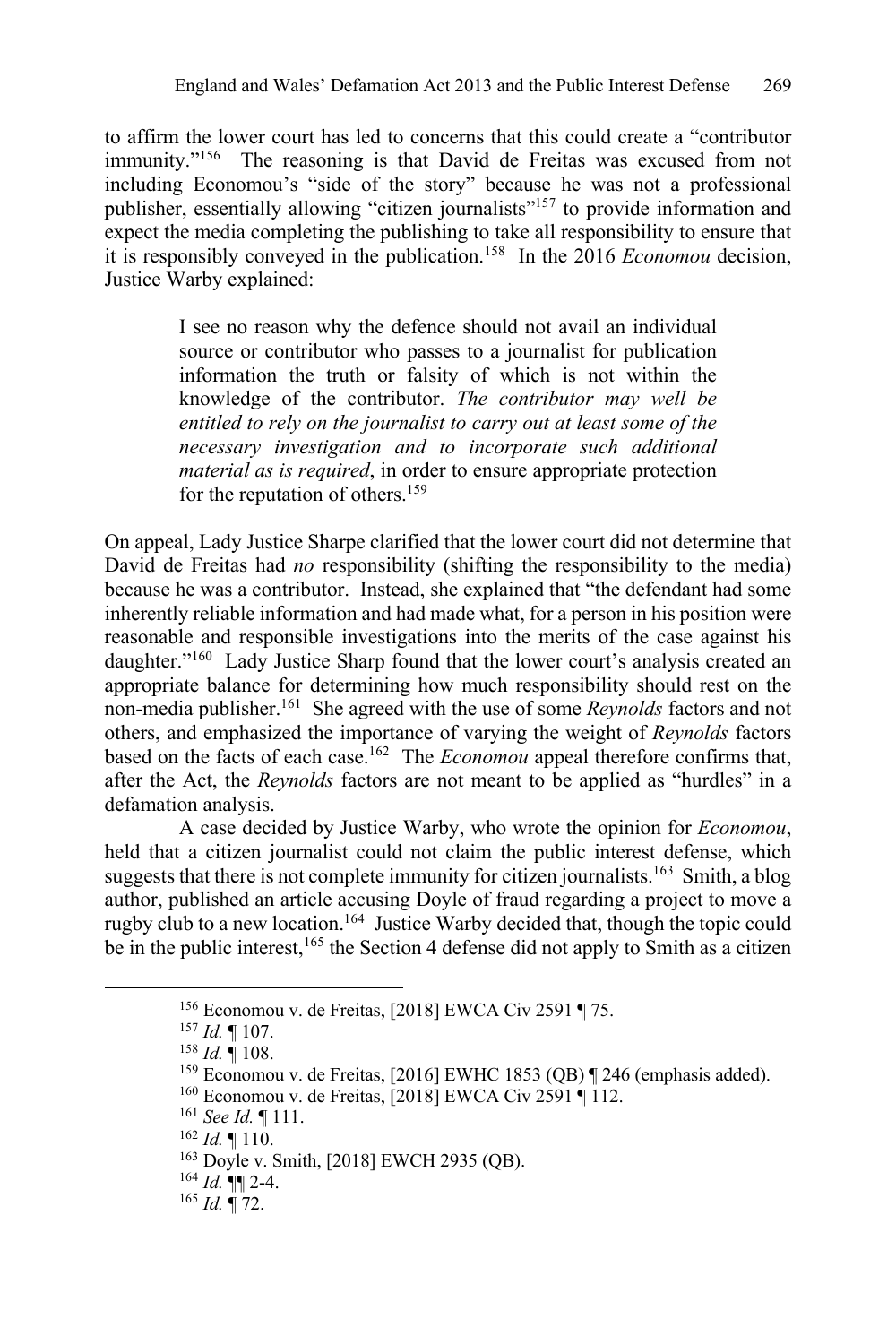journalist because he could not have believed that publishing was in the public interest.166 Justice Warby reached this decision because there was evidence that Smith knew what he was publishing was false;<sup>167</sup> for example, he admitted that his statement was false and he should have presented it to his readers as an assumption and not as fact.<sup>168</sup>

The court considered the *Reynolds* factors in that case, despite Smith's citizen journalist status and the subsequent Section 4 defense.<sup>169</sup> Justice Warby considered the reliability of the sources, steps taken by the author to verify the truth of the published statements, whether the plaintiff was given the opportunity to comment, and whether the publication included the plaintiff's "side of the story."<sup>170</sup> Justice Warby explained, "[w]here the target of a publication has given an explanation, but the publisher fails to report it, it will be difficult if not impossible to claim the protection of the privilege."171

Smith could not succeed on the public interest defense because he "did not merely suppress the claimant's innocent account, he invented a false confession of guilt and published that as an accurate version of events, thereby positively deceiving readers."172 Justice Warby explained that Smith should have conducted more "checks or enquiries" to ensure that his blog post was accurately interpreting the events, and that the threatening e-mails he had received were not an excuse for failing to conduct proper research.<sup>173</sup> Finally, he justified his analysis by stating that "these points do not in my judgment involve setting an unduly high bar for a 'citizen journalist.'"174

Smith's lack of preparation is not as egregious as the murder accusations in *Hourani v. Thompson*, so this case further explains the expectations of citizen journalists when publishing material. *Smith*, using *Reynolds* factors, also suggests the continuity of those factors and their applicability to citizen journalists. The case suggests that there is not a citizen journalist defense; or if there is, it is defeated when citizen journalists do not reasonably research their publication to ensure that it is in the public interest – because there is "[n]o public interest [] served by publishing or communicating misinformation."175

<sup>166</sup> *Id.* ¶¶ 76, 88.

<sup>167</sup> *Id.* ¶ 79.

<sup>168</sup> Doyle v. Smith, [2018] EWCH 2935 (QB) ¶ 80.

 $169$  *Id.* 182.

<sup>170</sup> *Id.*

<sup>171</sup> *Id.*

<sup>172</sup> *Id.* ¶ 84.

173Doyle v. Smith, [2018] EWCH 2935 (QB) ¶ 91-94.

<sup>174</sup> *Id.* ¶ 101.

<sup>175</sup> *Id.* ¶ 80 (citing Reynolds v. Times Newspapers Ltd., [2001] 2 AC 127) (Lord Hobhouse, concurring).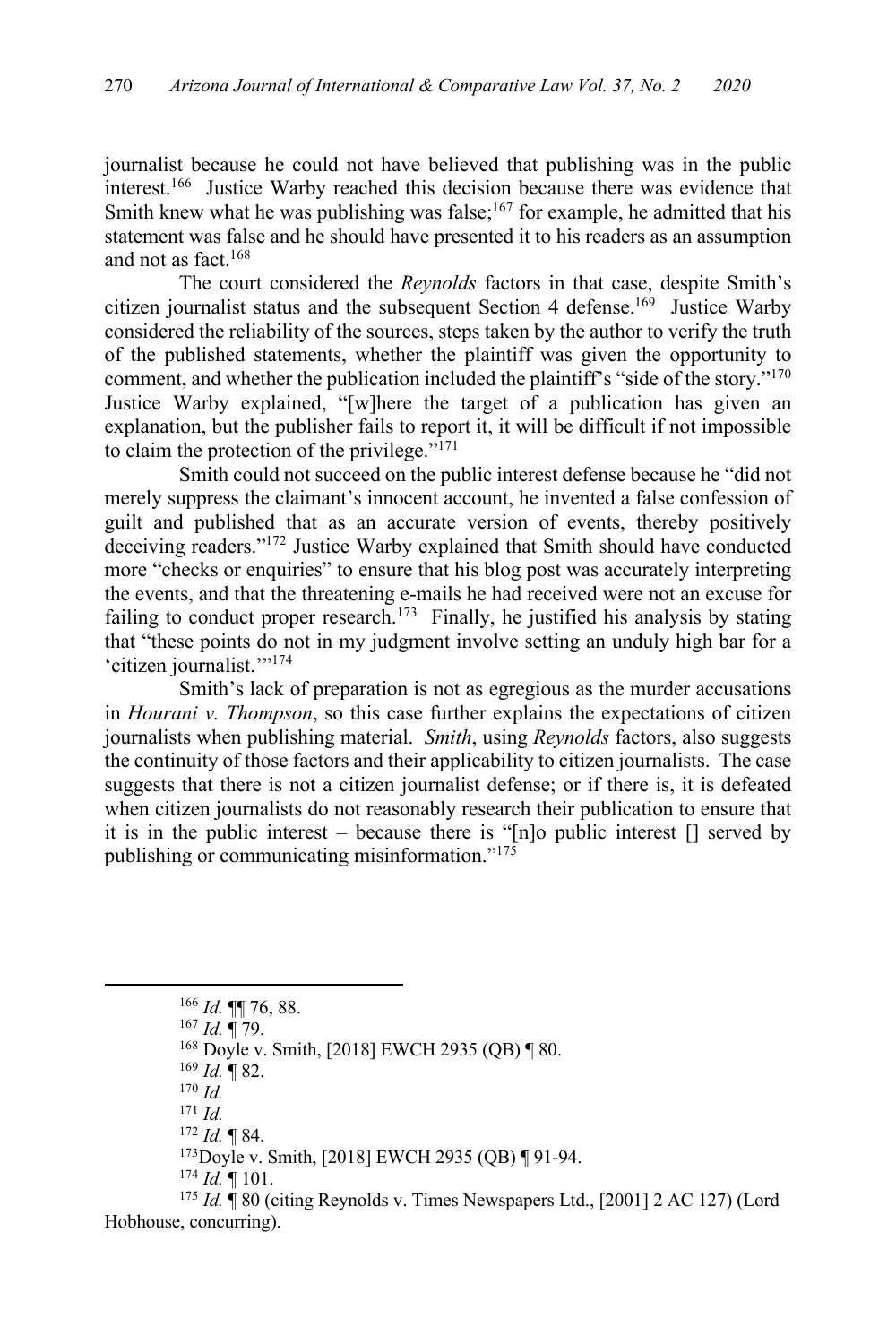# **D. Would the Public Interest Defense Succeed if** *Economou* **was Decided Under** *Reynolds***?**

Importantly, Lady Justice Sharp clarified that despite the lack of a "material difference"<sup>176</sup> between *Reynolds* and Section 4, she agreed with the lower court's decision to not depend on the *Reynolds* factors: "[w]hat the judge did not accept however, rightly in my view, was the core of the claimant's case as advanced at trial, namely that the *Reynolds* factors were key to the determination of reasonableness in this case." $177$  The appellate court confirmed that, because David de Freitas was not a journalist, the public interest defense could still be met even though de Freitas had not met all of the *Reynolds* factors.178 Presumably, the decision in this case is different than it would have been under *Reynolds*, especially if the *Reynolds* factors were treated as hurdles, because de Freitas did not meet all of the factors. The analysis of all the circumstances allows for his "citizen" status to be factored into whether his belief that publication was in the public interest was "reasonable." However, because *Reynolds* was intended to be a flexible standard, and the Act kept the factors but shifted away from applying them as "hurdles," there is a chance that de Freitas had acted responsibly because he was not an official publisher. In either case, the appellate court upheld the lower court's decision that the public interest defense applied in his case.

It is not clear how the *Economou* decision will extend to cases that involve professional publishers who work with the media. Eric Barendt, professor Emeritus at University College London, argues that this unanswered question is especially important because of the accessibility of media in the modern world, allowing lay persons to easily publish to public platforms by using the internet.<sup>179</sup> If a lay publisher does not meet certain *Reynolds* factors, this could lead to the conclusion that the belief that publication was in the public interest was not reasonable.

*Hourani v. Thompson* offers some insight into how future cases might be interpreted.180 The defendants in *Hourani* were not individuals who "edit media publications," in the traditional sense; they participated in demonstrations and made posts on social media.181 The *Hourani* accusations involved murder, which could objectively be considered a matter of public interest because of the seriousness of

<sup>&</sup>lt;sup>176</sup> Economou v. de Freitas, [2016] EWHC 1853 (QB) ¶ 24. <sup>177</sup> Economou v. de Freitas, [2018] EWCA Civ 2591 ¶ 102.

<sup>&</sup>lt;sup>178</sup> "[Justice Warby] acknowledged that the case that the defendant's conduct had fallen far short of what the Reynolds approach required, would have had obvious force if the defendant had acted as a journalist, composing and publishing what purported to be investigative journalism. The critical point made by the judge however, was that it would not be appropriate to hold the defendant to the standard that might be required of a journalist because he was not one: his role was closer to that of a source or contributor." *Id.* ¶ 104.

<sup>179</sup> Barendt, *supra* note 103, at 11-12.

 $180$  Hourani v Thompson, [2017] EWHC 432 (QB).

<sup>181</sup> *Id.* ¶ 1.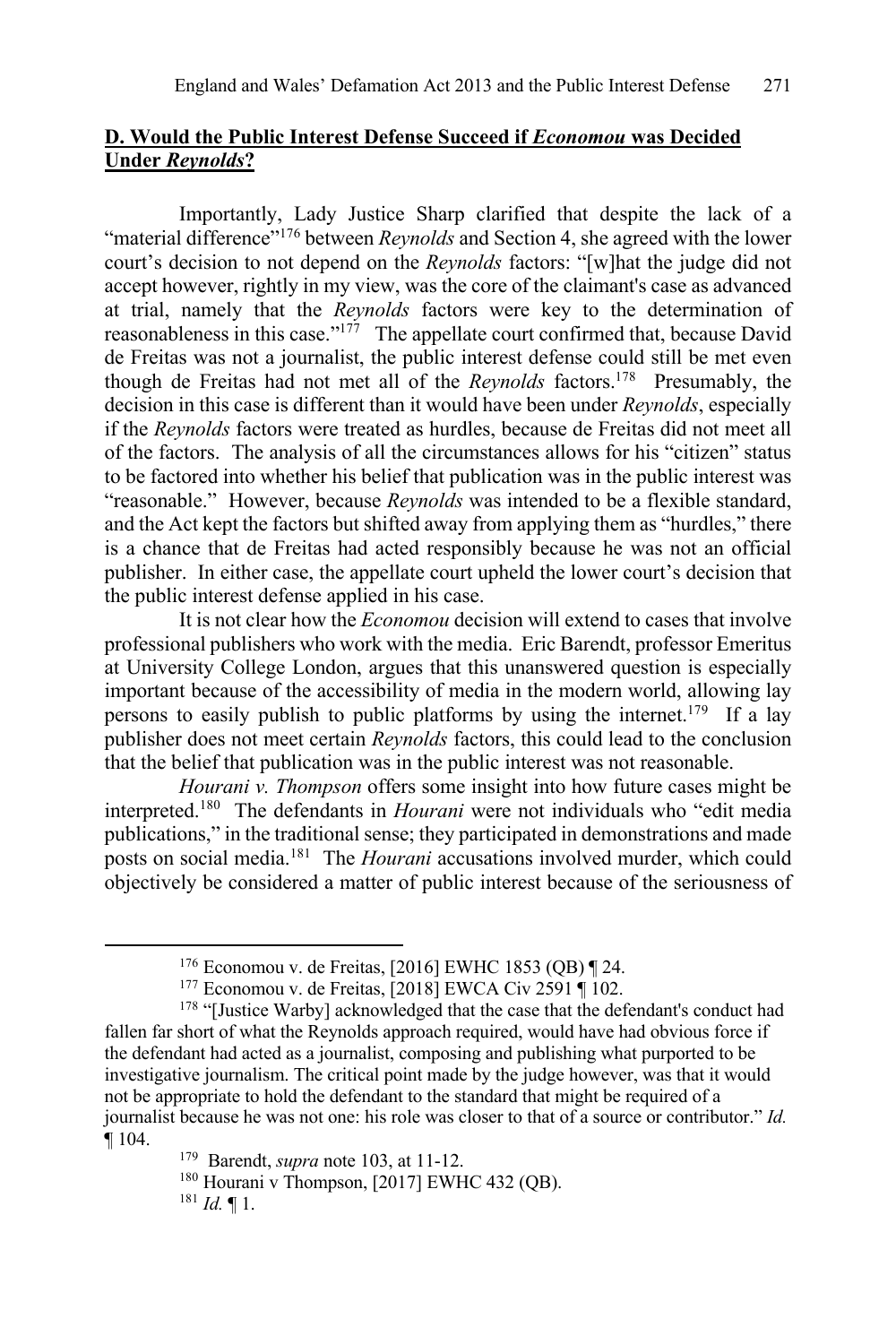the offense, such as the rape accusations in *Economou*. 182 But in *Hourani*, the seriousness of the accusations led the judge to conclude that the public interest defense should not apply, because the defendants did not complete enough investigation considering the nature of the accusations and the harm it could cause the plaintiff's reputation.183 The *Hourani* court emphasized the reasoning in *Economou* that a belief is reasonable if it is founded on "conducting such enquiries and checks as it is reasonable to expect of the *particular defendant* in all the circumstances of the case."184

*Hourani* supports the conclusion that the Section 4 analysis, post-*Economou*, has allowed for a greater focus on the expectations of a defendant based on the particular defendant's circumstances than the previous "responsible journalism" standard. The *Hourani* decision suggests that *Economou* did not create a "contributor immunity," and shows that individuals who are not typical publishers will not always succeed on the public interest defense.<sup>185</sup> So while the question raised by Barendt about the impact of *Economou* for lay publishers remains unanswered by an appellate court, there is confirmation that publishers may be held to different standards based on the role that they had in the publication.<sup>186</sup> There might have been some expectation that the appellate court decision would clarify the reach of *Economou* in terms of non-media publishers, and the lack of discussion on that specific topic may have been disappointing. The appellate justices may have decided that the implications of adjusting the standard for "contributors" were not relevant to the issue on appeal and did not warrant discussion. The lack of clarification, however, leaves the extent of contributor liability to be decided by future cases.

## **E. Public Interest and Name Publication**

Another matter of defamation law involves whether it is in the public interest to publish the name of someone accused of a crime, though the publication may be defamatory or cause harm to the person accused. The privacy interest of the accused must be balanced with the public interest to know about the crime and the suspect. Courts generally allow publishing if "the public interest served by

<sup>182</sup> Economou v. de Freitas, [2016] EWHC 1853 (QB) ¶ 167.

<sup>&</sup>lt;sup>183</sup> The judge also considered that the defendants were paid for their actions and that they held signs with the plaintiff's face and the word "murderer," which the judge did not consider serving any public interest. Hourani v Thompson, [2017] EWHC 432 (QB) ¶ 169.

<sup>184</sup> *Id.* ¶ 173 (citing *Economou*, [2016] EWHC 1853 (QB) ¶ 241) (emphasis added).

<sup>&</sup>lt;sup>185</sup> Note the difference between the Economou and Hourani facts; while Hourani involved a picket sign that read "murderer" with a picture, Economou did not name the plaintiff in his comments to the media. So, it may have been easier to apply the defense to Economou than Hourani based on the methods of publication. 186 Barendt, *supra* note 103, at 1-13.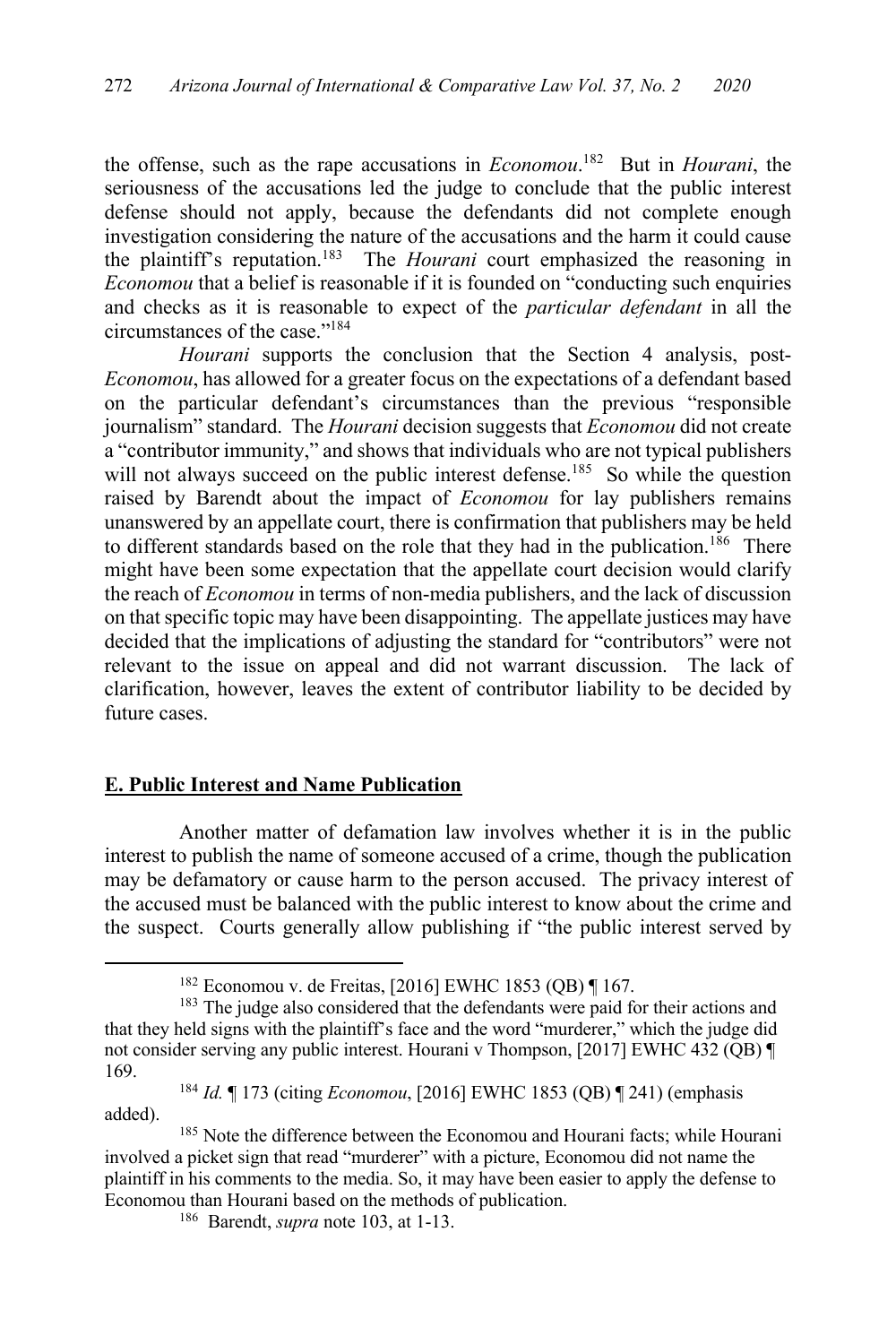publishing the facts extend[s] to publishing the name."187 The policy argument for allowing publication of the name when it is in the public interest is that "anonymised reporting of issues of legitimate public concern are less likely to interest the public and therefore to provoke discussion."188

The nature of the subject matter of the case was considered in *PNM v. Times Newspapers Limited*, which involved child sexual abuse and is considered to have the "highest public interest."<sup>189</sup> The court considered whether full publication would encourage witnesses to come forward.190 *PNM* involved an individual who was arrested in connection with a child sexual abuse case due to confusion about his first name, and was released and never charged.<sup>191</sup> Two newspapers wanted to vacate an injunction that prevented them from identifying PNM by name until he was charged with an offense.<sup>192</sup>

The court balanced the European Convention on Human Rights right in article 8 to respect private and family life with the Article 10 right to freedom of expression.<sup>193</sup> The issue is whether it was in the public interest to publish the identity of PNM, or whether the interest could be accomplished without revealing his name.<sup>194</sup> The appellate court denied appeal and agreed with the lower court that the order should be lifted and the name be used in publication.195 However, as the dissent explains, public interest does not extend to the identity of the individual if revealing the identity does not substantially improve the story or outweigh the privacy interest.196

#### **IV. IMPACT OF THE ACT**

The Defamation Act 2013 may have an impact on more than just interpretation in the courts by affecting whether plaintiffs feel confident enough to bring a suit. If the Act leads to more failed defamation suits because of the public interest defense (or other changes implemented in the act), plaintiffs may be deterred from bringing suits. As discussed in *Serafin v. Malkiewicz*, "[t]he Claimant observed somewhat wistfully towards the conclusion of the trial that had he anticipated what was entailed, he would not have brought this claim in the first

<sup>195</sup> *Id.* ¶ 36.

<sup>196</sup> *Id.*  $\P$  40-43 (arguing in dissent that readers may not presume defendant is innocent, which outweighs the public interest in publishing identity, though admitting that identity does greatly increase public interest).

<sup>&</sup>lt;sup>187</sup> PNM v. Times Newspapers Ltd., [2017] UKSC 49  $\P$  17.

<sup>188</sup> *Id.* ¶ 18.

<sup>189</sup> *Id.* ¶ 32.

<sup>190</sup> *Id.*

<sup>191</sup> *Id.* ¶ 3.

<sup>&</sup>lt;sup>192</sup> PNM v. Times Newspapers Ltd., [2017] UKSC 49  $\P$  6.

<sup>193</sup> *Id.* ¶ 15; *see also* European Convention on Human Rights, arts. 8, 10, Nov. 4, 1950, E.T.S. No. 5.<br><sup>194</sup> PNM v. Times Newspapers Ltd., [2017] UKSC 49 ¶ 30.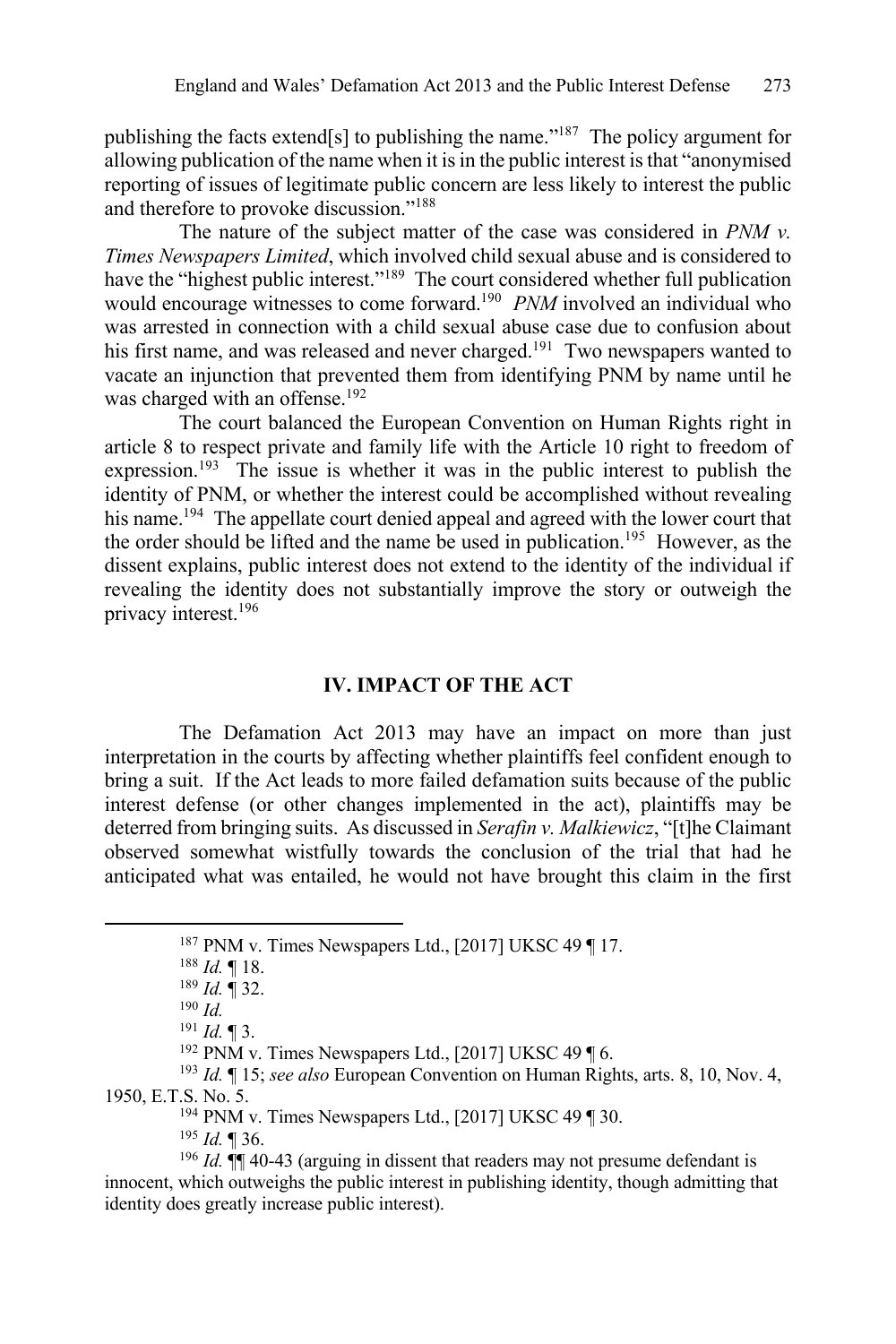place. . . this litigation has proved to be enormously costly for him as well as for the Defendants."197 This outcome would be unwanted because one of the goals of the Act was to allow persons to defend their reputations; however, the Act does strive to prevent meritless defamation suits.<sup>198</sup> The public interest defense under Section 4 allowed a case to avoid summary judgment because of the "real prospect of success" of the defense.<sup>199</sup> Instead of deterring cases, this suggests the possibility that that the Act could allow more defamation cases to avoid summary judgment and proceed to trial. Ironically, this may be disadvantageous to defendants if the trial occurs, but the defense is difficult to obtain, and the trials may not resolve in the defendants' favor.

#### **A. Comparison to the United States**

The recent case law decided after the Defamation Act 2013 suggests that England and Wales may be moving slightly towards the United States by placing more weight on free speech. Though the parliamentary debates made it clear that England and Wales do not want to emphasize free speech over protecting one's reputation, *Economou* illustrates that the courts are providing more protections to publishers by considering what is reasonable on a case-by-case basis.200 The *Reynolds* factors may have restricted this type of analysis, because it set a standard to be met for "responsible journalism" through factors that, if not met, were more like "hurdles" to a successful public interest defense. The case law after the Act suggests an attempt to apply the *Reynolds* factors more flexibly to protect defendants.

A United States court would be likely to agree with the *Economou* court and find no liability for defamation, especially considering the fact that the publications arguably involved a public figure, or at least a limited purpose public figure.201 There is no evidence of malice because de Freitas did not mention Economou by name.202 This suggests there may have been a slight shift in English defamation law towards United States defamation law.

<sup>200</sup> Economou v. De Freitas, [2016] EWHC 1853 (QB) 139 ¶ 246 ("The enquiries and checks that can reasonably be expected must be bespoke, depending on the precise role that the individual plays.").

<sup>201</sup> *Id.* ¶ 90.

<sup>202</sup> *Id.* ¶ 4. This is supported by the court's conclusion that, though his name was not mentioned, the case was so well known to the public that he could easily be identified by readers.

<sup>197</sup> Serafin v. Malkiewicz, [2017] EWHC 2992 (QB) ¶ 354.

<sup>198</sup> 12 Jun. 2012, Parl Deb HC (2012) col. 178 (UK).

<sup>&</sup>lt;sup>199</sup> Suresh v. Samad, [2016] EWHC 2704 (QB) | 80 ("I shall not grant summary judgment on liability, but nor shall I dismiss that application. I shall adjourn the remainder of the claimant's application. . . . [I]n order to give the defendants the chance to try once again to state in writing a tenable case of public interest or truth or both, and to put in further evidence to show that one or both have some real prospect of success.").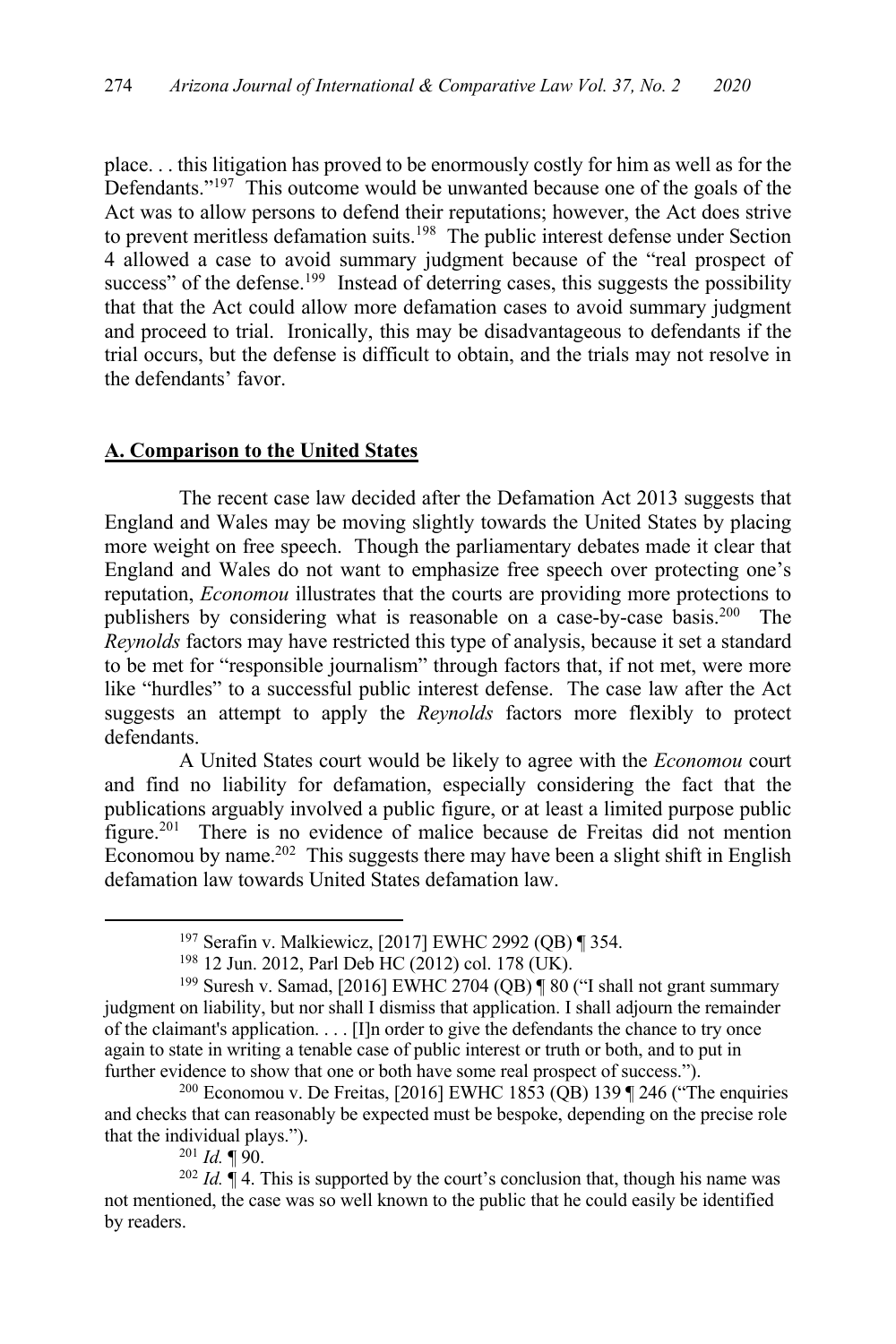Because *Economou* would have been decided the same way, a better indicator of whether England and Wales are shifting closer to the United States in protecting freedom of expression is to consider whether a U.S. court would have found liability in *Hourani*. Assuming that the plaintiff in *Hourani* was a limited purpose public figure, because of the recent assault and murder case that was referenced in the demonstrations, $2^{03}$  the plaintiff would have to prove clear and convincing evidence of falsity or reckless disregard for the truth.<sup>204</sup> This shifts the discussion from whether a defendant's belief that publishing was reasonable to whether they were irresponsibly and maliciously publicizing the murder accusation with "reckless disregard" for the truth, similar to an "editorial judgment" analysis. The *Hourani* court discussed the fact that the defendants did not investigate the murder accusations on their own, aside from some potential internet research by one of the defendants.205 Instead, they took as true the information that they were receiving from the man who was paying them to organize the demonstrations.<sup>206</sup> A U.S. jury could potentially find that this was malicious, and that the defendants showed a reckless disregard for the truth in publicizing through demonstrations without determining their accuracy, but it is also possible that this was only careless and would not meet the "actual malice" standard.

This suggests that the Section 4 analysis in *Hourani* reflects similar defamation analysis to the United States. However, the defendants' lack of investigation into the claims makes it possible that a defamation claim would have succeeded under *Reynolds* as well. This would mean that, either there is not much of a shift since the Defamation Act 2013, or that there is not yet a case that illustrates a clear difference between the two defenses.

## **VI. CONCLUSION**

Case law that has been decided since the Defamation Act 2013 suggests that the Act will not have a significant impact on defamation analysis and whether the public interest defense applies.<sup>207</sup> However, the Act has been interpreted by judges to allow for a more flexible application of the *Reynolds* factors depending on the facts of the case.<sup>208</sup> This seems to be providing more protection to publishers because courts are encouraged to no longer treat the *Reynolds* factors as hurdles,

<sup>&</sup>lt;sup>203</sup> Hourani v. Thompson, [2017] EWHC 432 (QB)  $\P$  1.<br><sup>204</sup> New York Times Co. v. Sullivan, 376 U.S. 254, 279-80 (1964).

<sup>&</sup>lt;sup>205</sup> Hourani v. Thompson, [2017] EWHC 432 (QB) ¶¶ 170, 174.

<sup>206</sup> *Id.* ¶ 174.

<sup>207</sup> *See, e.g.*, Yeo v. Times Newspapers Ltd., [2015] EWHC 3375 (QB) ¶ 29 ("[A]lthough I shall refer to some aspects of the new defences . . . [n]either side suggests, and I do not consider, that the 2013 Act altered the relevant law in any way that is material to the outcome of the case."); Economou v. de Freitas, [2018] EWCA Civ 2591 ¶ 86 ("it seems to me it could not sensibly be suggested that the rationale for the Reynolds defence and for the public interest defence are materially different.").

<sup>208</sup> *See, e.g.*, Economou v. de Freitas, [2018] EWCA Civ 2591.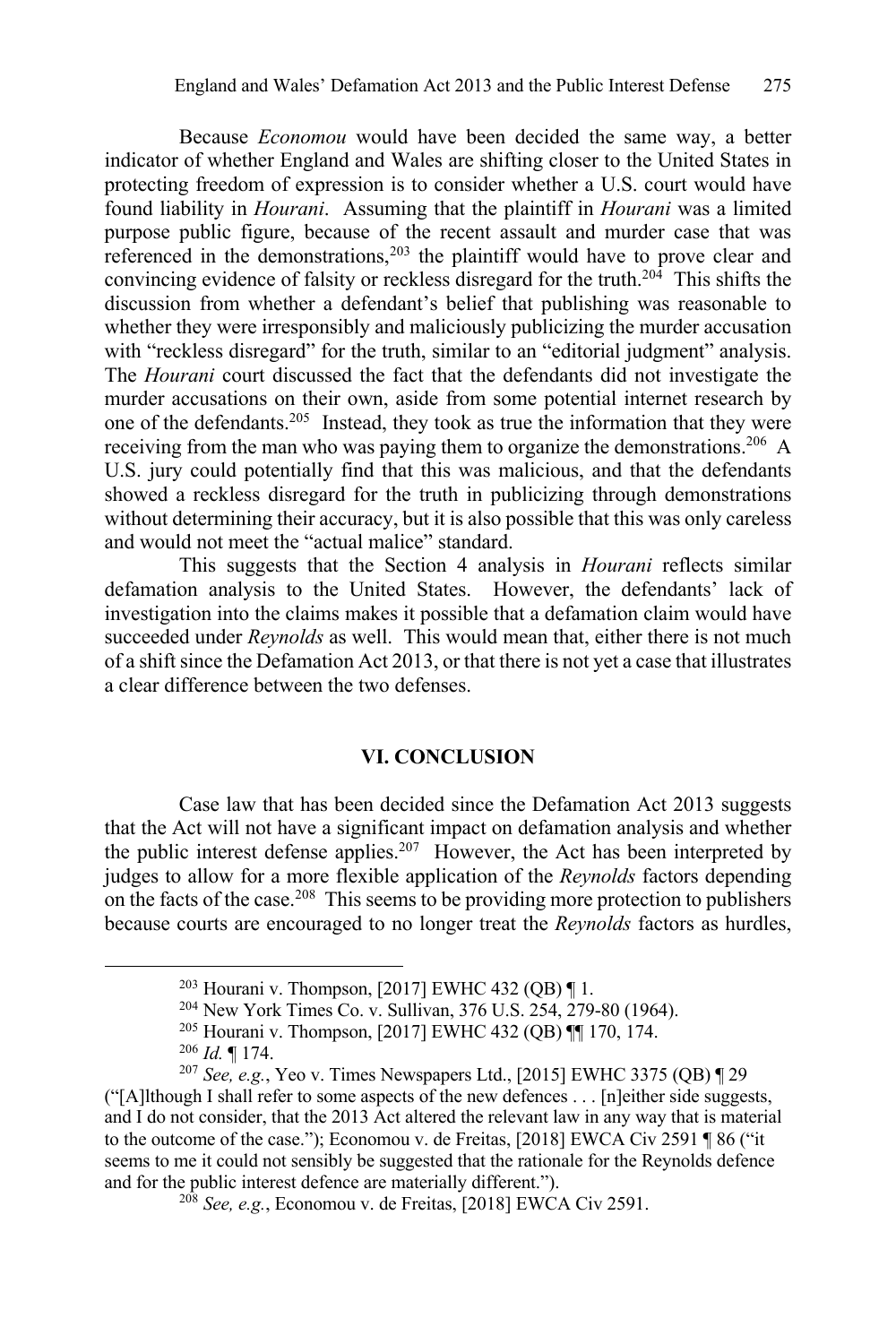and a defendant may succeed on a Section 4 defense even if some of the *Reynolds*  factors are not met.<sup>209</sup> So, the Act appears to have better embodied the goals of the original *Reynolds* privilege by broadening the application of the public interest defense to protect publishers. It remains to be seen how far this defense will apply for "citizen journalists" and non-professional publishers, but case law already suggests that there is not a "contributor immunity" and that individuals who are not typical publishers can fail on the public interest defense.<sup>210</sup> However, the change from jury trials to bench trials gives deference to judges to interpret the factors, so it is still possible that the Act and the *Reynolds* privilege will be interpreted inconsistently.

The changes in defamation law in England reflect changes that are occurring in other countries as well. The Scottish Law Commission recommended in 2017 that Scotland adopt a statutory public interest defense, based on England's Section 4(2), "in the interests of clarity, certainty and accessibility of the law."<sup>211</sup> The goals of enacting a statute in Scotland are similar to those of the Act: "to reproduce in statutory form the essence of *Reynolds* defence," but not to "attempt to define 'public interest."<sup>212</sup>

In December of 2019, a Bill was introduced to the Scottish Parliament to "amend the law of defamation."<sup>213</sup> Section 6 of the Bill, "Defence of publication" on a matter of public interest," includes the same subsections as the Act's Section 4 with only minor changes in language.<sup>214</sup> Only the Act's Section 4(6), which abolished the Reynold's defense, is missing from Scotland's Bill.<sup>215</sup> The Explanatory Notes explain that "Section 6 is intended to reflect the principles developed in [*Reynolds*] and subsequent case law . . . . The test to be applied is now reasonableness of the belief that publication of the statement complained of was in the public interest, rather than the responsibility of the journalism behind the statement."<sup>216</sup> Scotland's attempt to adopt the same statutory defense as England and Wales suggests that the Act may impact defamation law beyond the countries it applies to.

Finally, and somewhat surprisingly given the 50-year history following *Times v. Sullivan*, Justice Thomas' concurring opinion suggests the possibility of

<sup>209</sup> *Id.*

<sup>&</sup>lt;sup>210</sup> Hourani v. Thompson, [2017] EWHC 432 (QB)  $\P$  99.

<sup>211</sup> SCOTTISH LAW COMMISSION, *Report on Defamation*, ¶ 3.72 (2017).

<sup>212</sup> *Id.* ¶¶ 3.72-.73. For a discussion of concerns about enacting a statutory defense addressed by the Commission, see *Id.* ¶¶ 3.69-3.71.

<sup>&</sup>lt;sup>213</sup> Defamation and Malicious Publication Bill 2019-5, SP Bill [61] (Scot.).

<sup>214</sup> *Compare* Defamation and Malicious Publication Bill 2019-5, SP Bill [61] § 6 (Scot.), *with* Defamation Act 2013 c. 26 § 4 (UK).

<sup>215</sup> *Compare* Defamation and Malicious Publication Bill 2019-5, SP Bill [61] § 6 (Scot.), *with* Defamation Act 2013 c. 26 § 4 (UK).

<sup>216</sup> *Defamation and Malicious Publication (Scotland) Bill: Explanatory notes* ¶ 41 (2019), https://www.parliament.scot/S5\_Bills/Defamation%20and%20

Malicious%20Publication%20(Scotland)%20Bill/SPBill61ENS052019(1).pdf.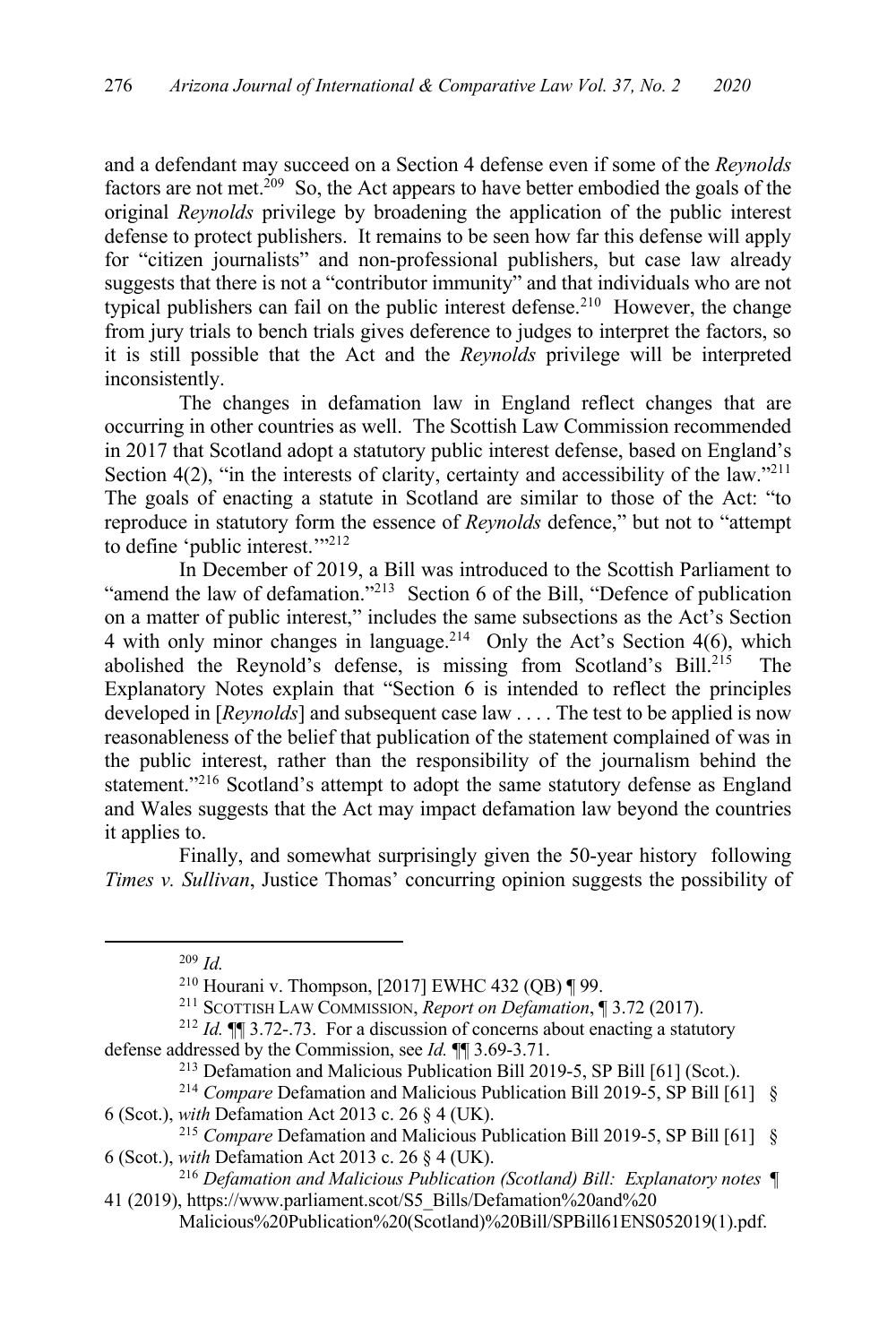changes to defamation law in the United States.217 If defamation law were revisited in the way Thomas suggests, it would shift the United States' defamation law closer to England by providing more protection for reputation.<sup>218</sup> Time will tell if these changes occur or if the *Times v. Sullivan* standard will remain, continuing to favor protection of free speech over reputation.

This analysis of case law after the Defamation Act suggests that publishers may have more protection with the public interest defense, shifting defamation law slightly towards the United States. However, because the *Reynolds* privilege and case law decided before 2013 are still part of the analysis, it is more likely that the Act better adopted the original goals of *Reynolds* without changing the aims of defamation law in England.

<sup>217</sup> McKee v. Cosby, 139 S. Ct. 675 (2019) (Thomas, J. Concurring). <sup>218</sup> *Id*.